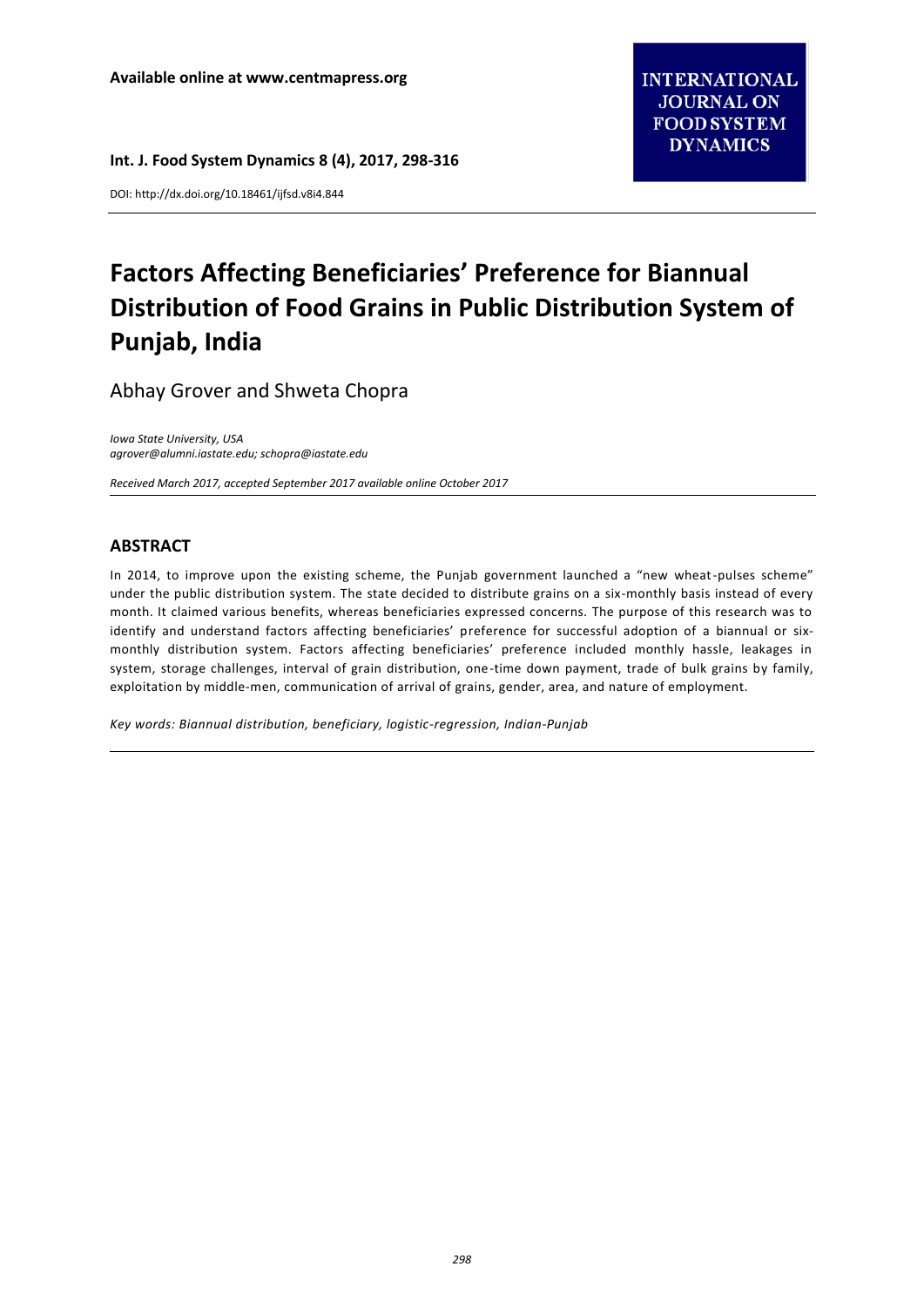# **1 Introduction**

<u>.</u>

There are 795 million food insecure people worldwide, and 98 percent of them are in developing countries like India (FAO, 2015). To support its below poverty line (BPL) citizens, the federal government, along with different state governments in India, run a public distribution system (PDS) (Kishore & Chakrabarti, 2015). With PDSs, an estimated 160 million beneficiary households purchase their subsidized monthly entitlement of food grains and other essential commodities through a network of 500,000 fair price shops (FPSs) (Ministry of Consumer Affairs, Food & Public Distribution, 2011). But the efficacy of a PDS as an enabler of food security has been hampered by various malpractices such as leakages, black marketing, and adulteration (Balani, 2013; Rajan et al., 2016). As a result, many states in India have tried to address these issues through different technological interventions and supply chain strategies such as digitization of transactions in Chhattisgarh and Madhya Pradesh and a universal PDS in Tamil Nadu (Balani, 2013).

The Indian state of Punjab, which contributes 43 percent of total wheat to the central pool (Economic & Statistical Organization, 2013), has been at forefront of PDS transformations. In 2014, building upon provisions of the National Food Security Act (NFSA) 2013, the Punjab government modified its existing PDS structure by launching the new atta-daal (wheat-pulses) scheme (Dept. of Food Civil Supplies & Consumer Affairs, 2014b). Some of the prominent features of the scheme include that (a) the eldest woman is considered head of family, (b) eligible beneficiaries are identified on the basis of a unique identification number, (c) wheat is distributed at \$0.03 per kg, (d) every household member gets 5 kg of wheat per month without any upper cap, (e) unsatisfied beneficiaries can go to a consumer court, and (f) the entitlement of wheat is given to beneficiaries on a biannual or six-monthly basis. Specifically, the requirements of the biannual distribution system (hereafter referred to as six-monthly distribution system) overhauled the existing method of storage and distribution of wheat grains.<sup>2</sup> Particular requirements of six-monthly distribution system include that (6a) the distribution of grains is conducted under the direct supervision of Department of Food Civil Supplies & Consumer Affairs and (6b) the wheat is distributed in 30-kg sealed bags equivalent to the six-month entitlement of the beneficiary (Dept. of Food Civil Supplies & Consumer Affairs, 2014b).

As illustrated in Fig. 1, prior to the six-monthly distribution system, farmers used to bring their produce to state-established markets, where commission agents facilitated the sale of wheat grains to procurement agencies. The state agencies, on behalf of central government, procured wheat from approximately 1,750 markets across Punjab and stored it (Economic & Statistical Organization, 2013). The central government released the state entitlement for the monthly requirement through the Food Corporation of India (FCI). These stocks were transported to FPSs, where beneficiaries would buy wheat on a monthly basis. With a six-monthly or biannual distribution system, instead of storing wheat in state agency warehouses for the long term, it is now packed in 30-kg bags and delivered to end users twice a year immediately after procurement (Puri, 2014) under the direct supervision of food inspectors.

Despite several implementation challenges with the six-monthly distributions system, the state government and policymakers claimed numerous benefits for administration and beneficiaries alike (see Table 1). In spite of these claimed benefits, exploratory field visits by the authors suggested several concerns by beneficiaries regarding the new scheme (see Table 4).

 $1$  The state government received criticism for the scheme from several stakeholders. Many believed this to be a populist measure driven by upcoming state elections, and others thought that it would be a financial burden (Sharma, 2016), whereas the state government believed it would be beneficial (Puri, 2014). The authors do not endorse either the state government or other stakeholder views. This is an independent attempt to understand beneficiaries' perception regarding change in such policies.

<sup>&</sup>lt;sup>2</sup>Although black grams (pulses) are an integral part of the new the atta-daal (wheat-pulses) scheme, there is no explicit mention of that in the provisions; therefore, the authors focus only on the wheat supply chain.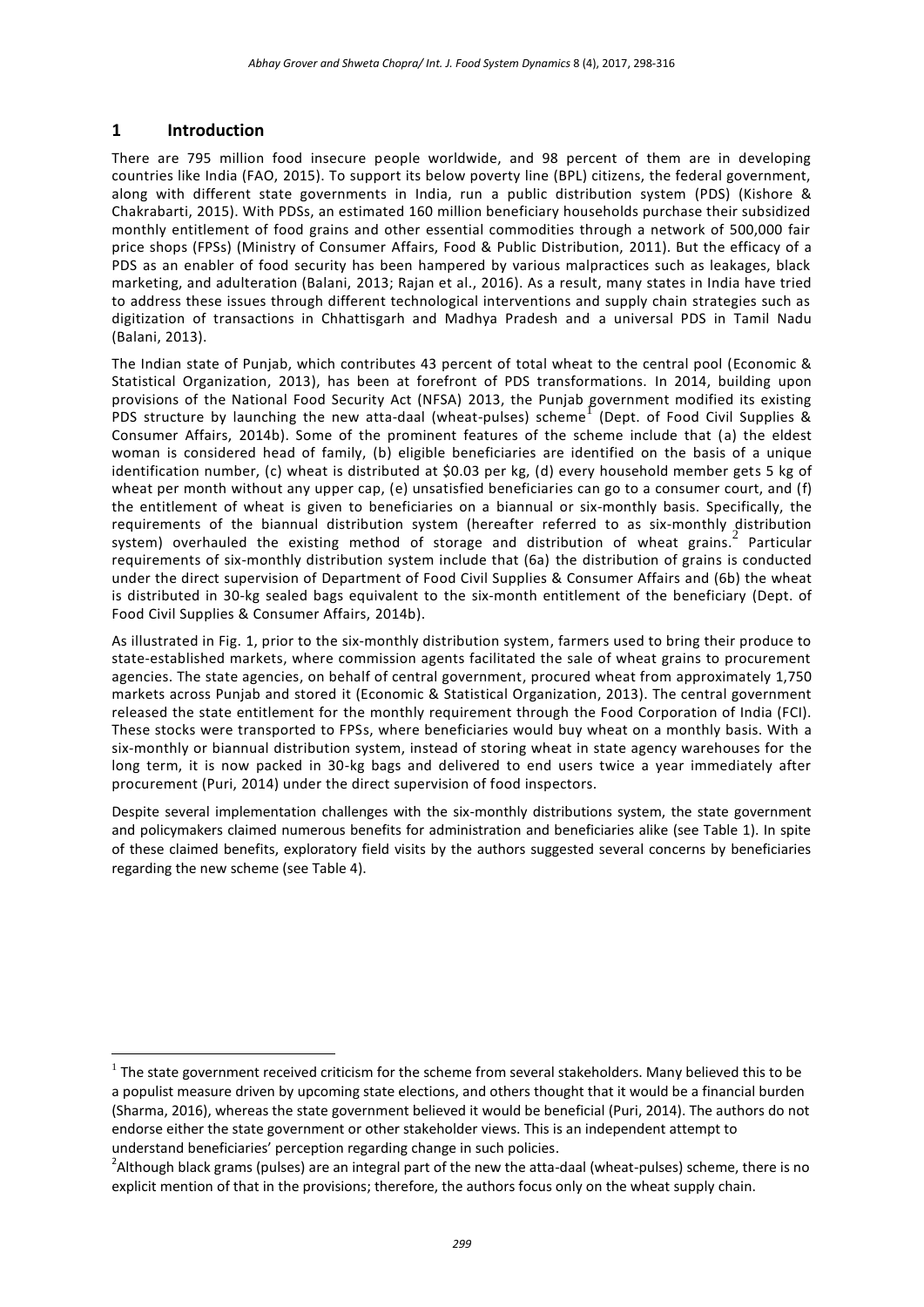

<sup>a</sup>The state of Punjab follows decentralized procurement for wheat under NFSA obligations (Food Corporation of India, 2016)

 $b$ This flow chart is based on the data collected during authors' field visit in August 2015. Since then, this policy has undergone some progressive changes based on stakeholders' feedback; the role of some stakeholders and rates/quantities are subject to change

**Figure 1.** Schematic flow of wheat grains through the old and new atta-daal (wheat-pulses) schemes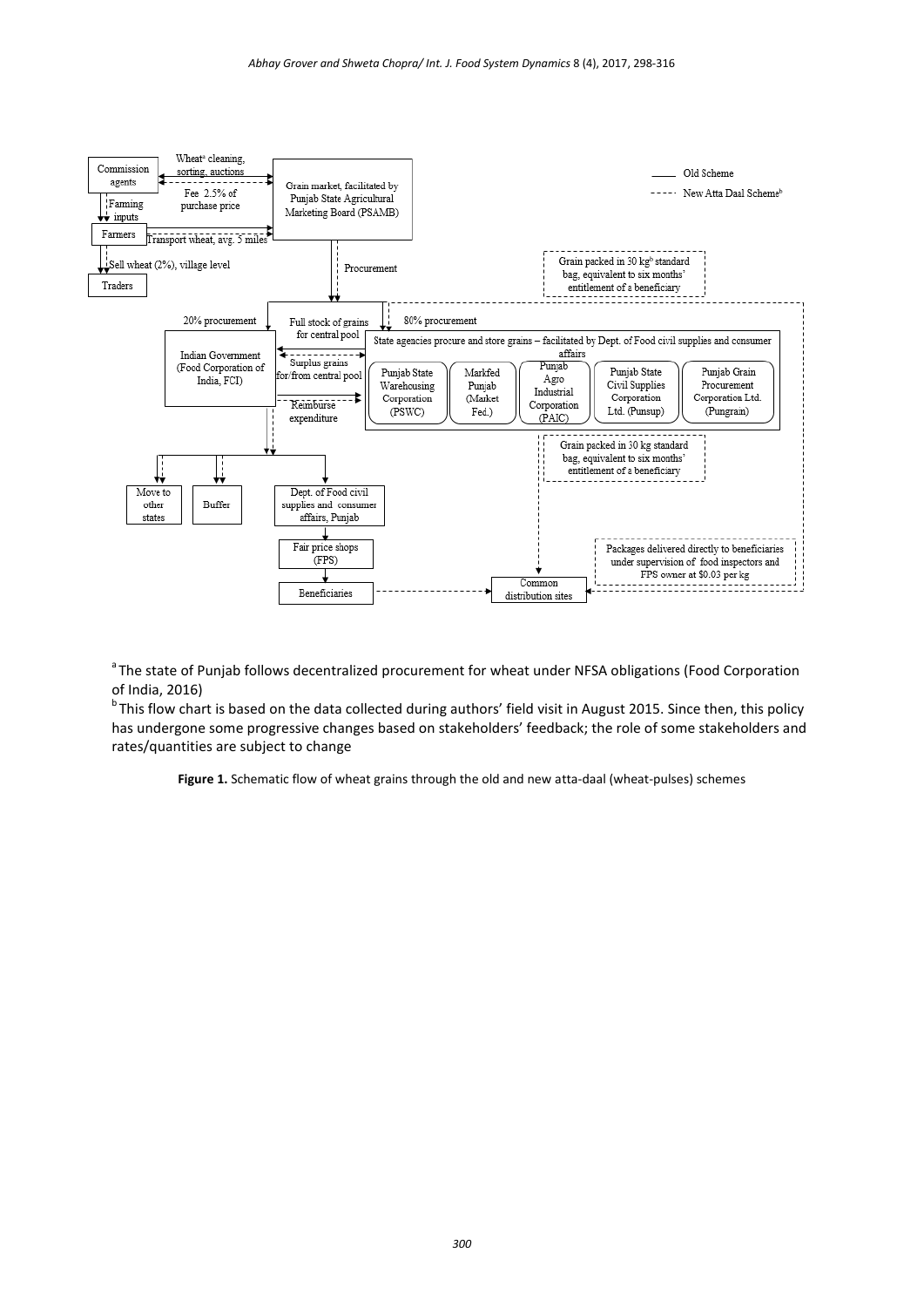| Table 1.                                                                                  |
|-------------------------------------------------------------------------------------------|
| Benefits of six-monthly distribution system as claimed by policymakers and the literature |

| <b>Benefits</b>                            | Definition                                                                                                                                                                               | Source of claim                                               |
|--------------------------------------------|------------------------------------------------------------------------------------------------------------------------------------------------------------------------------------------|---------------------------------------------------------------|
| Quantity (个)                               | Distribution of accurate amount of grains, decreasing<br>weighing malpractices with sealed bags containing pre-<br>packaged grains as per entitlement                                    | State government<br>(Tribune News Service,<br>2015)           |
| Quality (个)                                | Distribution of fresh grains (not rotten), of superior standards<br>in sealed bags to ensure no adulteration                                                                             | State government<br>(Tribune News Service,<br>2015)           |
| Hassle $(\downarrow)$                      | Distribution of grains once every six months versus once a<br>month, saving consumers time and energy from engaging with<br>PDS frequently                                               | Kumar (2015)                                                  |
| Consumer<br>empowerment<br>(               | Beneficiary exercises complete control and independence<br>over food grains, improving utilization and reduced<br>dependence on FPS                                                      | State government<br>(Tribune News Service,<br>2015)           |
| Delivery<br>mechanism $(\uparrow)$         | Distribution in front of community under direct supervision of<br>food inspectors to intended beneficiary, leading to continuous<br>evaluation and monitoring                            | Dept. of Food Civil<br>Supplies & Consumer<br>Affairs (2014b) |
| Leakages $(\downarrow)$                    | Decrease in siphoning of food grains during transportation to<br>ration shops in open markets                                                                                            | Gaikwad (2010); Puri<br>(2014)                                |
| <b>PDS</b><br>performance (个)              | Increased purchase-entitlement ratio (PER), i.e. proportion of<br>grains that the household is entitled to against actually<br>purchased; a higher PER suggests that PDS delivers better | Dept. of Food Civil<br>Supplies & Consumer<br>Affairs (2014b) |
| <b>State</b><br>expenditure $(\downarrow)$ | Decrease in transportation, storage, and preservation cost for<br>state government resulting in savings <sup>a</sup>                                                                     | Puri (2014)                                                   |
| Logistical<br>complexity( $\downarrow$ )   | Simplified logistical movement of grains from markets to<br>beneficiaries, making it more manageable                                                                                     | Puri (2014)                                                   |
| Grain wastage<br>$(\downarrow)$            | Decrease in storage time at government warehouses and less<br>handling of grains resulting in reduced wastage                                                                            | Puri (2014)                                                   |

 $a$  According to an estimate state government, successful implementation of six-monthly system could save \$25.4 million p.a. (Puri, 2014).

Furthermore, it has been observed in literature that policy adoption and preference of beneficiaries is affected by various environmental, socioeconomic, and demographic factors (Kabir et al., 2013). Khera (2014) studied the impact of cash transfer instead of in-kind subsidies on beneficiaries for PDSs in India. She classified factors affecting beneficiaries' preference into two categories: direct and indirect factors. Direct factors include (a) insecurities arising from lack of trust in the existing system, (b) concerns with the efficiency of the proposed system, (c) lack of familiarity with the proposed interventions, (d) concerns with food security, (e) misuse of resources, and (f) ease of interactions within the system, and indirect factors include (a) education, (b) age, (c) gender, (d) caste, (e) employment, and (f) standard of living.

Tey et al. (2014) highlighted various systemic factors affecting the preference of beneficiaries for such policies. They proposed an integrative framework based on the theory of interpersonal behavior, suggesting that expectations, insecurities, and existing social norms affect intentions and perceived preference behavior. Additionally they proposed that perceived attributes, such as relative advantages, disadvantages, and complexity, also affect beneficiaries' preferences. Meanwhile, Namara et al. (2007)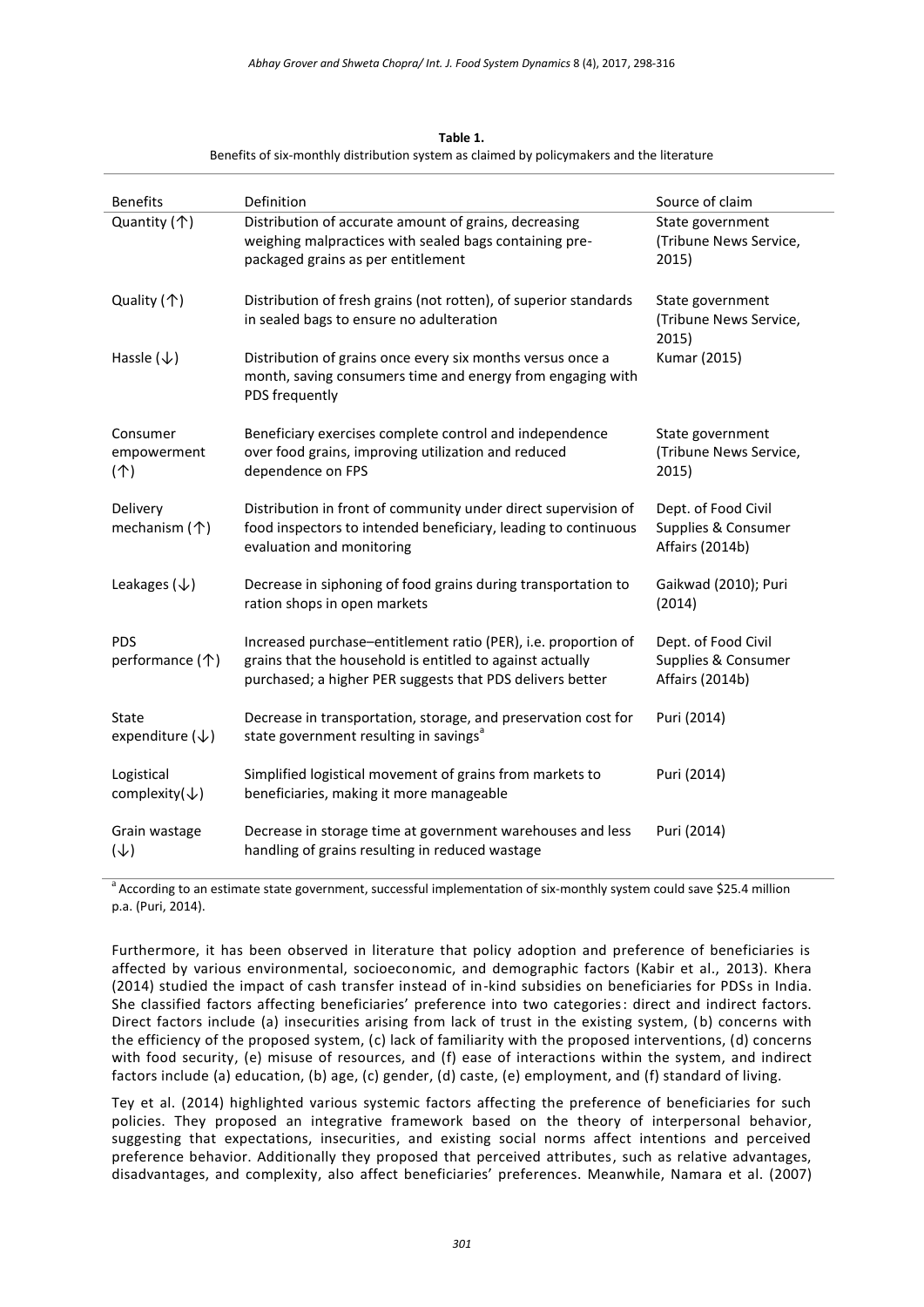highlighted the role of institutional factors, such as trainings, participation in institutional arrangements, and social organizations, in influencing beneficiaries' preferences. Namara et al. (2007) further grouped several factors into various categories, namely, demographic structure (family size, head of family, age of family members, gender distribution), human capital variables (age, education, employment), existing resources, and other socioeconomic variables (caste, social status, poverty index).

Jain and Polman (2003) elaborated on the importance of beneficiaries' roles in effective policy implementation. They suggested that marginalized beneficiaries can be empowered by involving them in the planning and implementation of schemes that affect them directly. Their participation and feedback help in addressing concerns affecting their daily lives, which in turn help them appreciate the macro level constraints in policymaking. Lack of involvement of these critical stakeholder have often resulted in marginalization of several sections of rural poor, resulting in ineffective implementation of development programs (Jain & Polman, 2003). Therefore, understanding the importance of the role of beneficiaries, through this research the authors attempted to understand beneficiaries' perspective and feedback.

Because beneficiaries' inputs are essential and various factors affect their preferences, the purpose of this research was to identify and understand those factors. Further, these identified factors will help policymakers and researchers address beneficiaries' concerns about effective implementation and provide critical indicators for evaluation of the scheme. Moreover, Punjab is one of the first states to implement the six-monthly distribution system (Puri, 2014), so a better understanding of the beneficiaries' perspective will help extend the learning to other states. Also, there is limited or no research on policy preferences of beneficiaries for extended intervals of grain distribution. Accordingly, the authors attempt to fill the gap in the literature to understand beneficiaries' preference by developing logistic regression models.

# **2 Methodology**

This research was conducted in two stages: the first stage was an exploratory study, and the second stage was survey dissemination (see Fig. 2). The exploratory research helped authors gather preliminary information, define the research problem, formulate the research design, and finalize the data collection method (Stebbins, 2001). The authors conducted field visits, guided conversations, semi-structured interviews, and focus group discussions with several stakeholders in their natural settings. In the second stage, using snowball sampling, the authors conducted a survey among 300 household across several socioeconomic backgrounds in 14 different villages and localities in the district of Ludhiana . The survey provided primary data for further analysis. Three different logistic regression models were developed with facilitating, impeding, and demographic variables, respectively. This helped identify factors affecting beneficiaries' preference for the six-monthly distribution system.





#### **2.1 Exploratory Research**

After six months of preliminary study of existing literature, the authors visited Punjab from July to August, 2015. They spent over 40 days in the field conducting exploratory research in three districts of Punjab—Amritsar, Jalandhar, and Ludhiana—which were selected based on the number of FPSs and the volume of beneficiaries served (Economic & Statistical Organization, 2013). Authors coded the data, and emergent codes were grouped into three common themes, based on their underlying similarity: impeding, facilitating, and demographic factors (Grover et al., 2016). These themes were later used to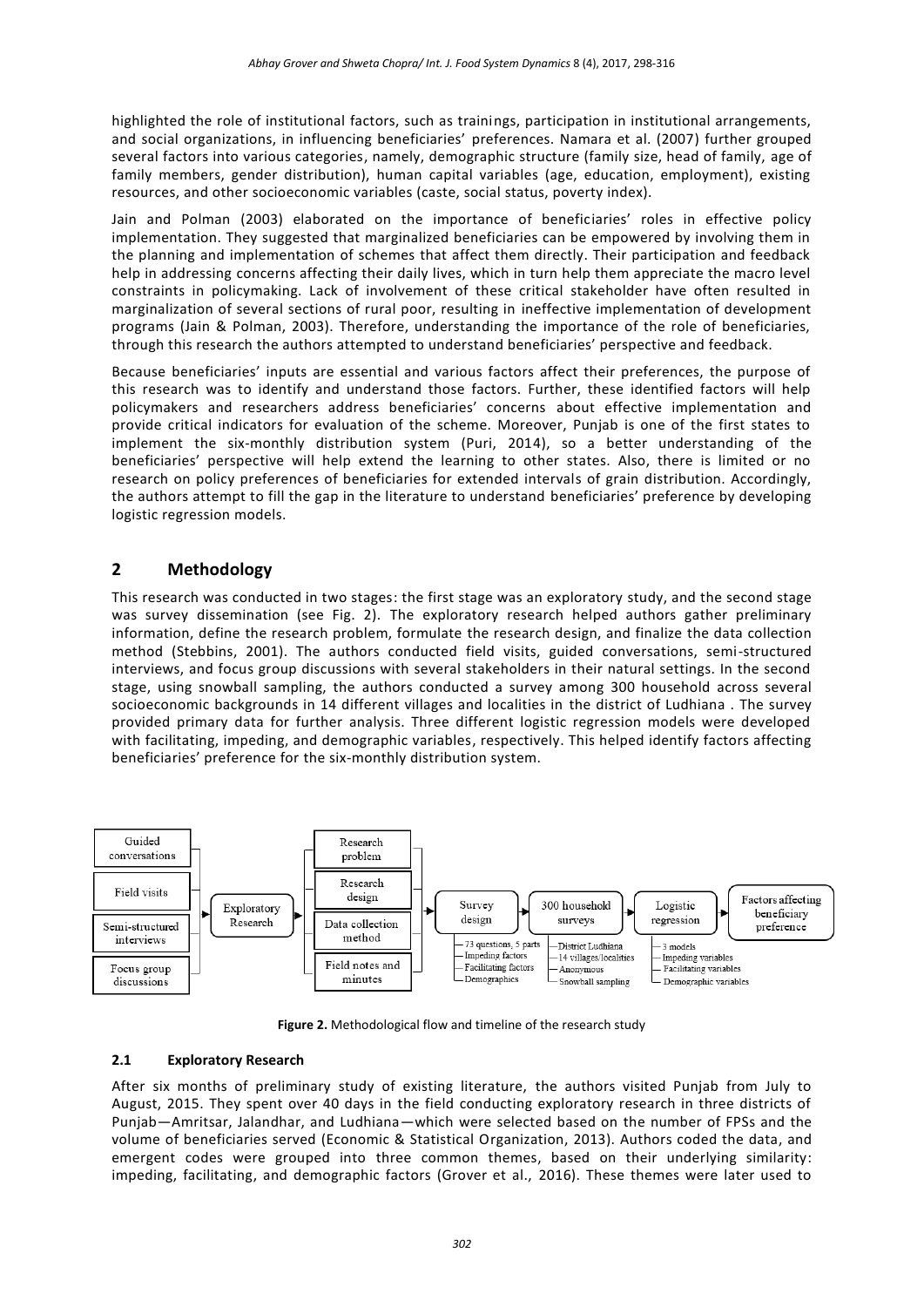design a survey and identify variables for logistic regression models. The exploratory part of the study helped the authors understand the PDS supply chain, identify different stakeholders, and define the research problem (see Fig. 2) (Stebbins, 2001). The different stakeholders, the type of data collected from each stakeholder, and the number of members interviewed, along with time duration are outlined in Table 2.

**Table 2.**

| Stakeholders, type of data, duration, and technique used |                      |                                                                                          |                                           |                                          |                                                          |  |  |
|----------------------------------------------------------|----------------------|------------------------------------------------------------------------------------------|-------------------------------------------|------------------------------------------|----------------------------------------------------------|--|--|
| Stakeholders                                             | Participant<br>count | Type of data                                                                             | Duration of<br>data collection<br>(hours) | Meeting<br>place                         | Techniques used                                          |  |  |
| Beneficiary                                              | 11                   | Field notes,<br>minutes of<br>meeting                                                    | 15                                        | Villages, FPS<br>(Amritsar,<br>Ludhiana) | Focus group<br>discussion, semi-<br>structured interview |  |  |
| Fair price shop (FPS)                                    | 5                    | Field notes,<br>minutes of<br>meeting,<br>video, <sup>a</sup><br>photograph <sup>ª</sup> | 9                                         | <b>FPS</b><br>(Ludhiana,<br>Jalandhar)   | Semi-structured<br>interview, participant<br>observation |  |  |
| Dept. of Food Civil<br>Supplies & Consumer<br>Affair     | 3                    | Field notes,<br>minutes of<br>meeting                                                    | 8                                         | Office<br>(Chandigarh)                   | Semi-structured<br>interview, guided<br>conversation     |  |  |
| Dept. of Agriculture,<br>Punjab                          | $\overline{2}$       | Field notes,<br>minutes of<br>meeting                                                    | 3                                         | Office<br>(Chandigarh)                   | Semi-structured<br>interview, guided<br>conversation     |  |  |
| Food Corporation of<br>India (FCI)                       | 10                   | Field notes,<br>minutes of<br>meeting                                                    | 9                                         | FCI office<br>(Amritsar,<br>Ludhiana)    | Focus group<br>discussion, semi-<br>structured interview |  |  |
| Policy scientists                                        | 3                    | Field notes,<br>minutes of<br>meeting                                                    | 7                                         | Office<br>(Ludhiana)                     | Semi-structured<br>interview                             |  |  |
| Ground staff<br>(technical,<br>nontechnical)             | 6                    | Field notes,<br>minutes of<br>meeting, video <sup>a</sup>                                | 4                                         | Office<br>(Ludhiana,<br>Chandigarh)      | Focus group<br>discussion, semi-<br>structured interview |  |  |

<sup>a</sup> Participant consent was obtained before taking photographs, video, or audio recordings; the recordings were focused on the processes rather than the individuals.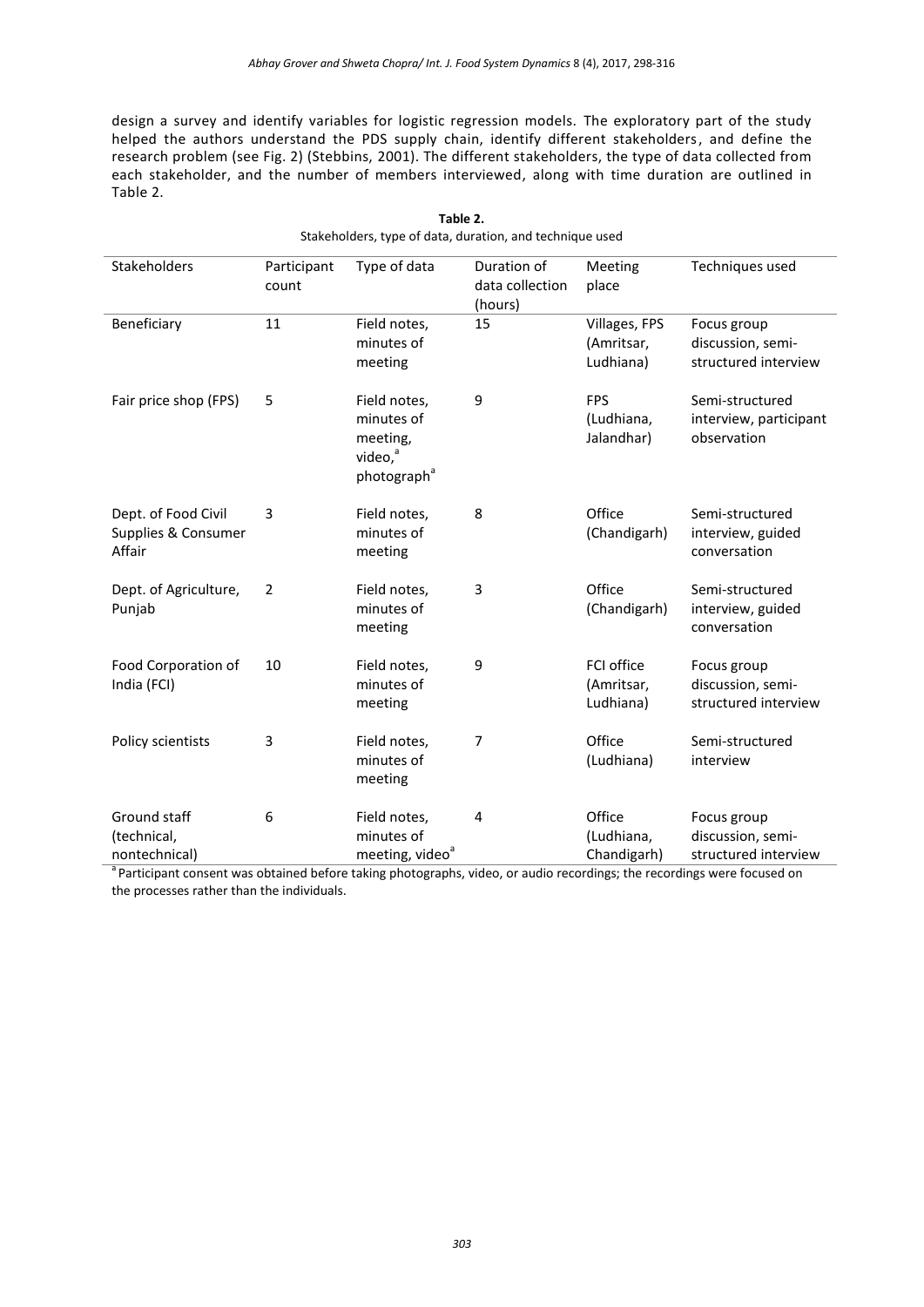## **2.2 Survey**

## *Design*

Themes identified from the exploratory research data were used to design the survey. Survey guidelines used were adopted from the data collection instrument developed and validated by Khera (2014). The survey was divided into five parts: (a) household demographics, (b) PDS attributes, (c) six-monthly system attributes, and (d) advantages and (e) disadvantages of the six-monthly system. Responses to the survey items were given on a seven-point Likert-type scale ranging from –3 (*strongly disagree*) to +3 (*strongly agree*) to appropriately collect variations in participant responses (Neuendorf, 2002). The survey questionnaire was validated using face validity, wherein the feedback from field experts was used to improve the existing design (Chopra, 2014; Grover et al., 2016; Neuendorf, 2002). The survey was also pretested among 15 beneficiaries before dissemination.

### *Dissemination*

As noted earlier, the authors again visited Punjab from July to August in 2016 to conduct the survey among eligible beneficiary households. Based on inputs from the exploratory research, Ludhiana was selected for survey dissemination, as it is Punjab's largest district with a population of 1.7 million, and with over 400,000 registered beneficiary households, has the highest number of FPSs (Economic & Statistical Organization, 2013). The authors knew the local language well, which made it convenient to identify and gain access to eligible beneficiary households.

## **2.3 Participants**

<u>.</u>

The authors used snowball sampling to recruit beneficiary households and then identified beneficiaries with specific attributes (Creswell, 2009). Beneficiary households who had registered with PDS recently and had no prior experience with the once-monthly distribution system were not considered. Please refer Table 3 for characteristics of survey respondents. Identification of PDS-eligible households is a state prerogative, and the state of Punjab identified the following as eligible under the new atta-daal (wheatpulses) scheme: (a) households already identified under the Antyodaya Anna Yojna (AAY)<sup>3</sup> scheme, (b) households already identified as BPL by latest census reports (BPL cards)<sup>4</sup> or by the old state PDS scheme (blue cards), (c) households with a disabled head of family, (d) landless daily paid workers or a single widowed head of the family, (e) farmer households having less than 2.5 acres of land, and (f) households with a gross annual income of less than \$896 (Dept. of Food Civil Supplies & Consumer Affairs, 2014a).

 $3$  The AAY scheme is sponsored by the government of India to support the poorest of the poor and was started in December 2000 (Ministry of Consumer Affairs, Food & Public Distribution, 2016).

 $4$ According to the directives of NFSA 2013 the state of Punjab categorized all beneficiary households, except AAY households, as priority households.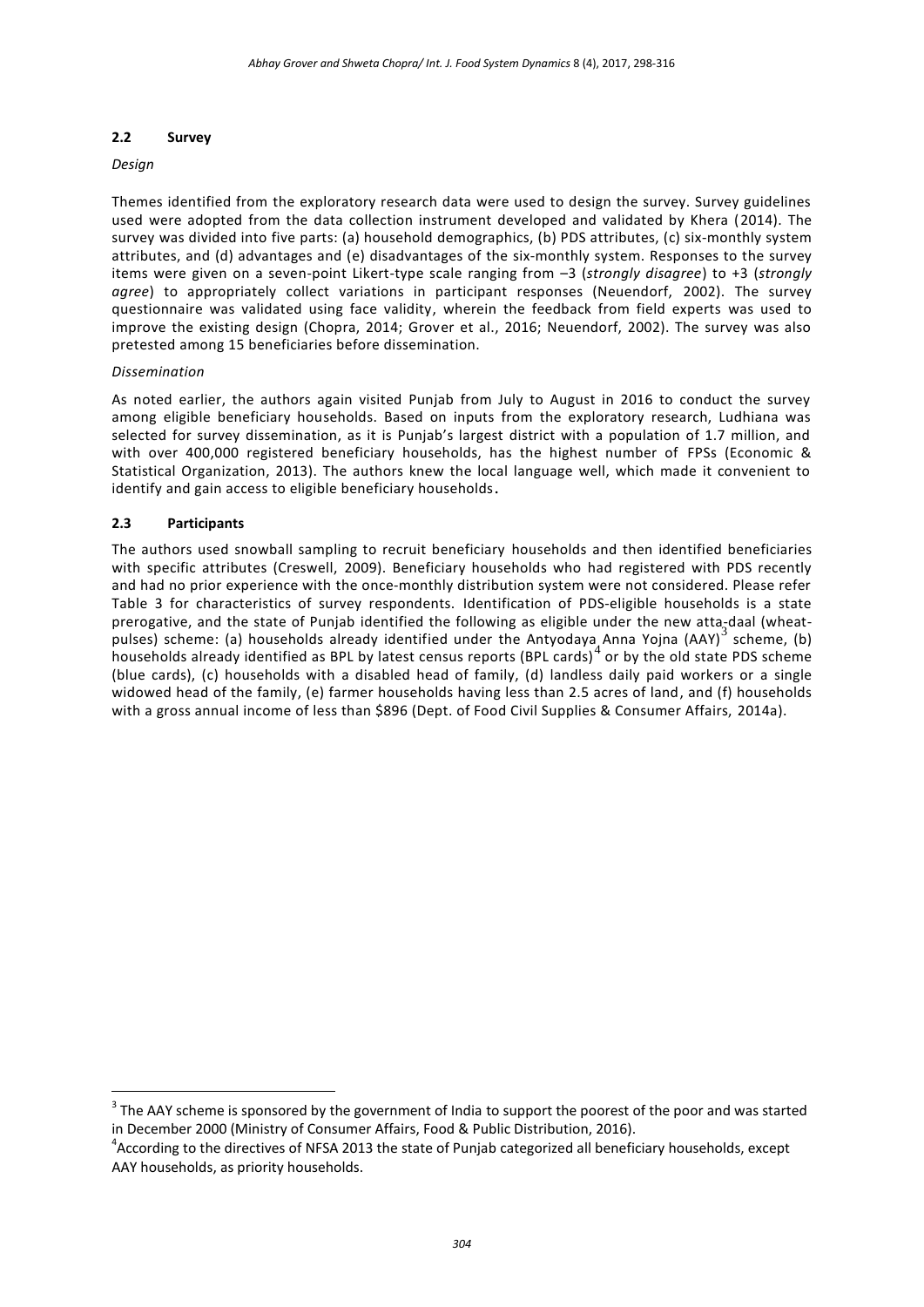| Characteristic                            | Number         | Percentage |
|-------------------------------------------|----------------|------------|
| Age (years)                               |                |            |
| $21 - 30$                                 | 42             | 14.00      |
| $31 - 40$                                 | 114            | 38.00      |
| $41 - 50$                                 | 86             | 28.67      |
| $51 - 60$                                 | 33             | 11.00      |
| $\geq 61$                                 | 25             | 8.34       |
| Gender                                    |                |            |
| Male                                      | 102            | 34.00      |
| Female                                    | 198            | 66.00      |
| <b>Education</b>                          |                |            |
| No education                              | 79             | 26.33      |
| $\leq 5^{\text{th}}$ grade                | 116            | 38.67      |
| Secondary (10 <sup>th</sup> grade)        | 85             | 28.33      |
| Higher secondary (12 <sup>th</sup> grade) | 18             | 6.00       |
| College                                   | $\overline{2}$ | 0.67       |
| Employment                                |                |            |
| Casual labor                              | 143            | 47.67      |
| Self-employed                             | 61             | 20.34      |
| Housewife                                 | 80             | 26.67      |
| Area                                      |                |            |
| Rural                                     | 201            | 67.00      |
| Urban                                     | 99             | 33.00      |
| Vehicle                                   |                |            |
| None                                      | 8              | 2.67       |
| Cycle                                     | 244            | 81.34      |
| Motor cycle/scooter                       | 206            | 68.67      |
| House type                                |                |            |
| Semi-pukka (makeshift)                    | 179            | 59.67      |
| Pukka (permanent)                         | 116            | 38.67      |
| Size of agricultural land                 |                |            |
| None                                      | 245            | 81.67      |
| $< 2.5$ acres                             | 32             | 10.67      |
| 2.5 to 5 acres                            | 23             | 7.67       |
| <b>Head of family</b>                     |                |            |
| Gender                                    |                |            |
| Male                                      | 253            | 84.37      |
| Female                                    | 46             | 15.34      |
| Average age (years)                       | 53.13          |            |
| <b>Average family size</b>                | 4.86           |            |
| Standard of living index <sup>a</sup>     |                |            |
| Low $(<2)$                                | 152            | 50.67      |
| Medium (2-6)                              | 101            | 33.67      |
| High $(>6)$                               | 47             | 15.67      |
| Avg. distance from PDS outlet (miles)     | 0.89           |            |

**Table 3.** Characteristics of the survey respondents and their households

<sup>a</sup> Standard of living index was created by weighting ownership of assets as follows: 4 for a pucca home (permanent), 2 for a semi-pucca home (makeshift) and 0 for mud home; 4 for 5 or more acres of land, 3 for 2– 5 acres of land, 2 for up to 2 acres of land and 0 for no land; 4 for ownership of a four-wheel vehicle and 3 for ownership of two-wheel vehicle; see Khera (2011) for more details.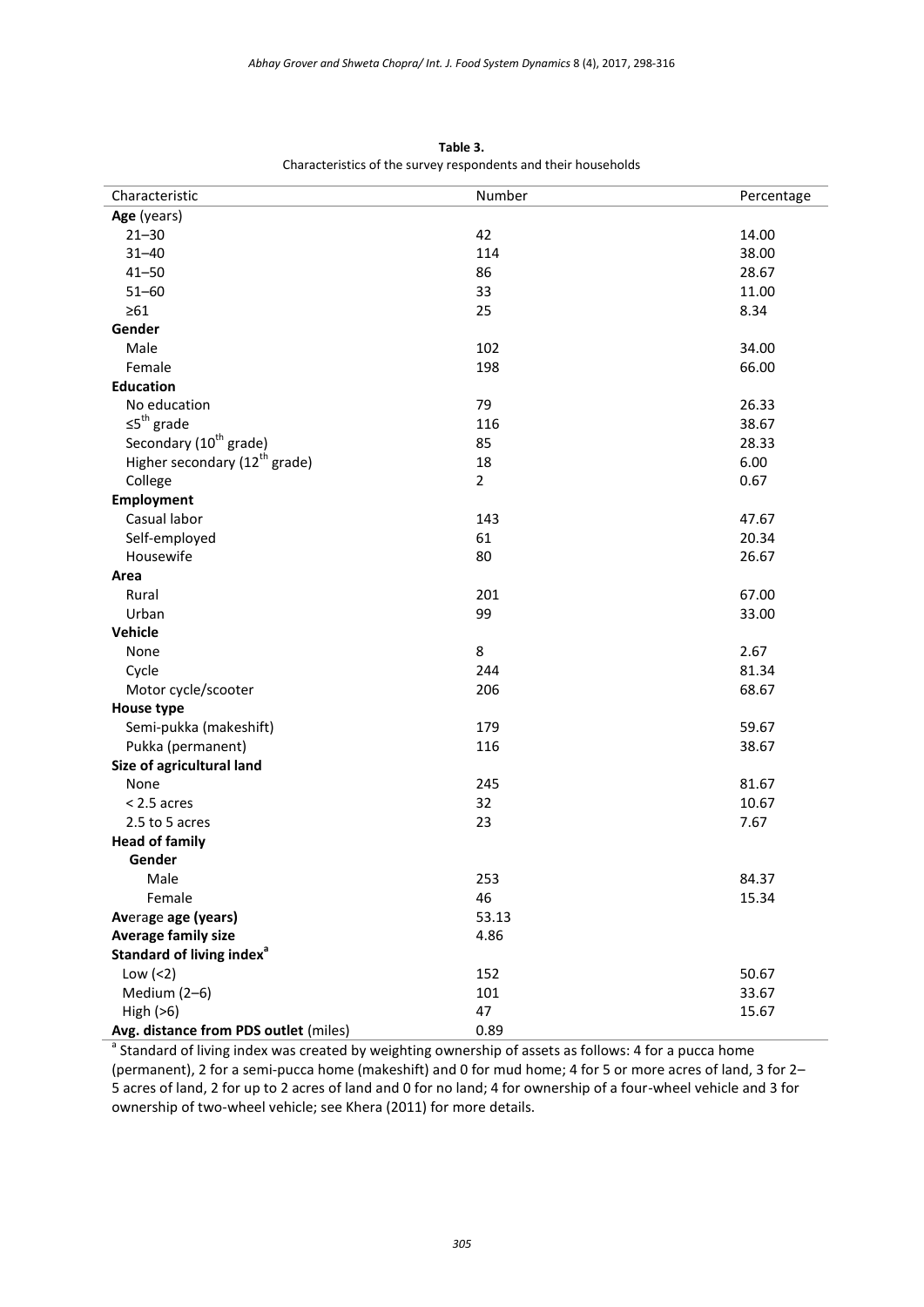#### **2.4 Multiple Logistic Regression**

Different logistic regression models were developed to study facilitating, impeding, and demographic factors influencing the preference of beneficiary households toward the six-monthly distribution system. In this study, participants either preferred or did not prefer the six-monthly distribution system. So given a binary choice and computational convenience, logistic regression was an appropriate statistical tool (Greene, 2008; Long & Freese 2006; Tiwari et al., 2008).

#### *Empirical Modelling*

The authors followed a traditional approach of constructing the most parsimonious model as this helps in stabilizing the model numerically (Hosmer & Lemeshow, 2000). The model in terms of probability is specified as:

$$
p_{i} = \frac{\exp(\beta_{0} + \beta_{1}x_{1i} + \beta_{2}x_{2i} + \dots + \beta_{k}x_{ki})}{1 + \exp(\beta_{0} + \beta_{1}x_{1i} + \beta_{2}x_{2i} + \dots + \beta_{k}x_{ki})},
$$
\n(1)

where  $\mathbf{p}_i$  is the probability of an event occurring for an observed set of variables  $x_{ki}$ ,  $\beta_0$  is the intercept term defined as the value of log odds of success when all  $x_k$  are 0,  $\beta_1, \beta_2, ..., \beta_k$  are estimated parameters corresponding to each explanatory variable, and  $x_1, x_2, ..., x_k$  are explanatory variables.

Given that  $\mathbf{p}_i$  is the probability of a beneficiary preferring the six-monthly system, then  $\mathbf{1}-\mathbf{p}_i$  is the probability of not preferring the six-monthly system. The odds for preference are  $\mathbf{p}_i/(1-\mathbf{p}_i)$ , and its log odds (i.e., logit) is  $y = \ln[p_i/(1-p_i)]$ . This transforms the nonlinear equation Eq. 1 into a linear equation Eq. 2. The dependent variable y was modeled as:  $y =$  preference for the six-monthly system. So  $p(y) = \{1$  if the households preferred the six-monthly system, and 0 otherwise}. Thus, the logistic prediction model (Agresti, 2007; Kabir et al., 2013) is specified as:

$$
\ln\left(\frac{p_i}{1-p_i}\right) = \beta_0 + \beta_1 x_{1i} + \beta_2 x_{2i} + \dots + \beta_k x_{ki}.
$$
 (2)

For the model with a two-group categorical explanatory variable

$$
x_{ki} = \begin{cases} 1 \text{ if the ith obs. is in group 1} \\ 0 \text{ otherwise} \end{cases}
$$

First, the data were checked for multi-collinearity<sup>5</sup>; the variance inflation factor was less than 5 for the study. Variables were categorized as nominal or categorical depending upon the data. Data were also checked for outliers using box plots and residual statistics. A stepwise fit method was used for variable selection by applying mixed direction regression control. Finally, the model was checked for interactions, and a preliminary final model was generated (Hosmer & Lemeshow, 2000).

The specified model was tested for different parameters (Hosmer & Lemeshow, 2000). First, the model was tested for the whole model, and second,  $R^2$  (*U*) also known as McFadden's pseudo  $R^2$  was checked to verify the power of model in predicting the response variable.  $R^2$  values ranged from zero for no improvement to one for a perfect fit. Lastly, a lack-of-fit test (or goodness of fit) was used to estimate whether more complex terms needed to be added to the model. A significant lack-of-fit test result suggests the need for higher order terms or interaction terms.

#### *Variable Selection*

<u>.</u>

The state government suggested several benefits<sup>6</sup> of the six-monthly distribution system for beneficiaries, as listed in Table 1. Beneficiaries reported several concerns with the system, as identified from the exploratory research data (see Table 4). Furthermore, a content analysis of the field notes also suggested several demographic factors that affected beneficiaries' preferences (see Table 3). Therefore, based on the previously identified themes, the authors estimated three different logistic regression models:

<sup>&</sup>lt;sup>5</sup> Multicollinearity for categorical variables can be verified using the phi coefficient or tetrachoric correlation (Ekstrom, n.d.). The authors verified multicollinearity for continuous variables only.

 ${}^{6}$ Benefits for both the administration and beneficiaries are listed in Table 1, but only variables that are direct benefit to beneficiaries were considered for model development.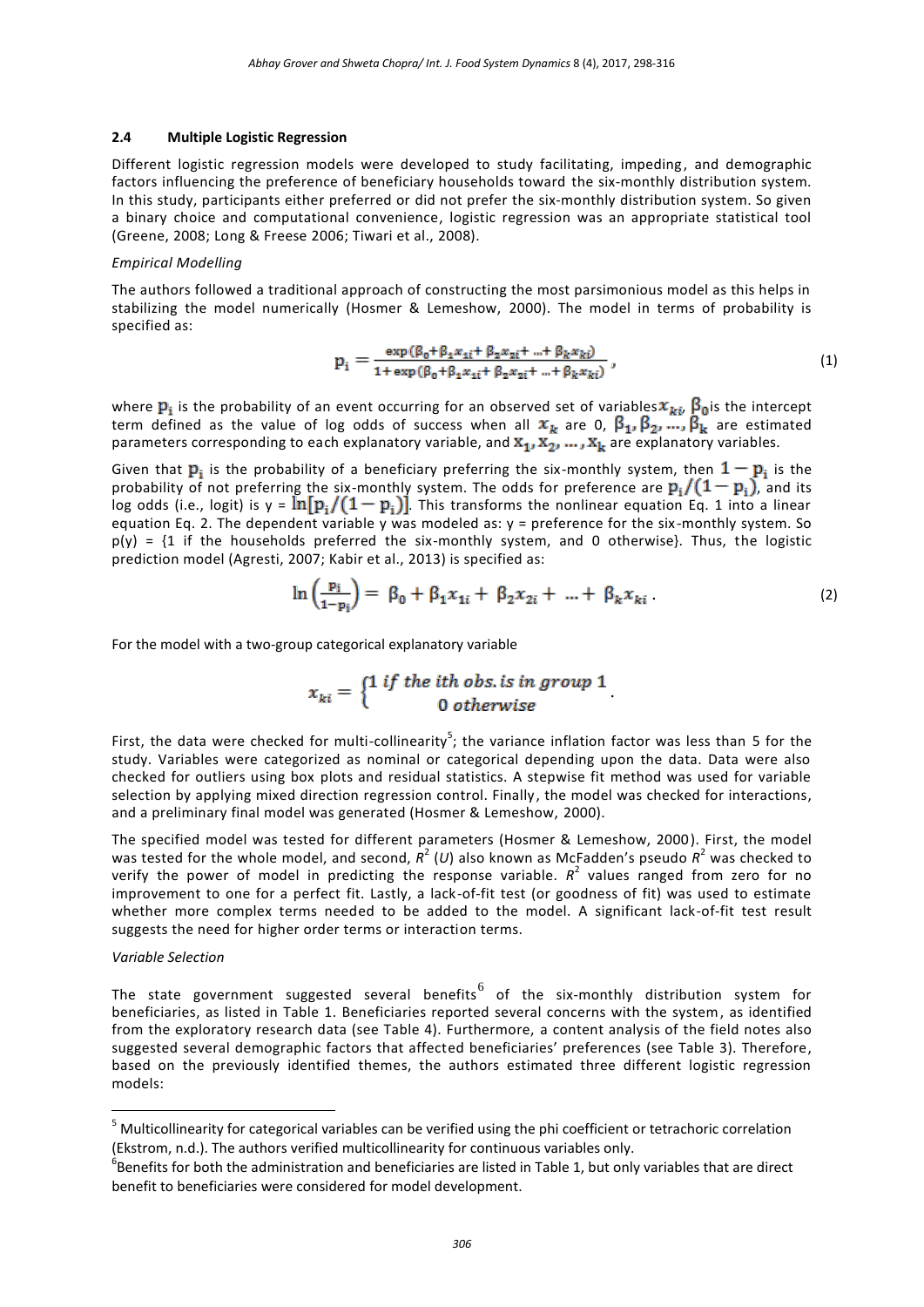(a) facilitating variables (or benefits, as listed in Table 1), (b) impeding variables (or concerns, as listed in Table 4), and (c) demographic factors (as listed in Table 3).

| Variables <sup>a</sup>            | Concerns                                                                                                                                                                                                                | Anecdotal evidence <sup>b</sup>                                                                                                                                   |
|-----------------------------------|-------------------------------------------------------------------------------------------------------------------------------------------------------------------------------------------------------------------------|-------------------------------------------------------------------------------------------------------------------------------------------------------------------|
| Storage                           | Beneficiaries have to store 150 kg <sup>c</sup> of grains for six months<br>instead of 25 kg for a month. Don't have proper storage bins<br>and store rooms                                                             | "we don't have a pukka [permanent]<br>house, where will we store [bulk]<br>grains" (BY1)                                                                          |
| Transportation                    | Beneficiaries have to transport 150 kg <sup>c</sup> of grains from PDS<br>outlet to respective storage places. Don't have required<br>vehicles                                                                          | "have a cycle. Generally have to hire a<br>cart or rickshaw. With monthly<br>distribution it was easy" (BY2)                                                      |
| Preservation                      | Beneficiaries have to preserve bulk grains from insects,<br>pests, fungus etc.                                                                                                                                          | "I generally use neem [Indian lilac]<br>leaves instead; cannot spend on<br>expensive remedies [commercial<br>insecticides]" (BY3)                                 |
| Cost                              | Storage, transportation, preservation require additional<br>logistical resources. Cost of grain management has increased                                                                                                | "Government has transferred storage<br>cost to us instead" (BY1)                                                                                                  |
| Timely distribution               | Distribution of grains is not timely and is irregular.<br>Beneficiaries have to wait for more than six months to<br>receive their entitlement                                                                           | "have not received grains from past 9<br>months" (BY4)                                                                                                            |
| Long interval                     | Six months is a long interval of time                                                                                                                                                                                   | e.g., distribution should be quarterly<br>instead <sup>d</sup>                                                                                                    |
| One-time payment                  | Beneficiaries have to pay for six months grains (\$4.5) $\textdegree$ at<br>once rather than monthly payments of \$0.75                                                                                                 | "I am daily wage laborer; it's difficult<br>at times but manageable" (BY1)                                                                                        |
| Grains traded                     | Subsidized bulk grains have high market price and can be<br>traded for some unwanted commodity by any family<br>member leaving others vulnerable                                                                        | e.g., males could trade grains for<br>money to buy alcohol                                                                                                        |
| Exploitation by<br>middlemen      | With bulk distribution various middle men can exploit<br>beneficiaries for money or in-kind benefits                                                                                                                    | "FPS owner charges for wheat bag<br>sometimes" (BY4)<br>"[with no space] I store my grains with<br>private flour mill personnel, he<br>charges me for that" (BY1) |
| Communication of<br>stock arrival | Communication of arrival of grains is not proper (1) Time<br>between communication and arrival of grains is less to make<br>arrangement for resources (2) If one misses the<br>announcement it is tedious to get grains | e.g., announcement should be made a<br>week in advance through mobile<br>messages or pamphlets <sup>d</sup>                                                       |
| PDS outlet distance               | PDS outlet or common site of distribution is further away<br>from beneficiary's house than the FPS                                                                                                                      |                                                                                                                                                                   |
| Inaccessible for<br>females       | Since this involves (1) transporting and lifting of 150 kg<br>grains, (2) distribution happens at common sites and (3)<br>higher sum of money is involved - it might become difficult<br>for females to participate     |                                                                                                                                                                   |

**Table 4.** Concerns of beneficiaries with six-monthly distribution system as observed by authors during the exploratory research

<sup>a</sup> Variables as identified by using thematic coding on exploratory research data

<sup>b</sup> BY - Beneficiary (where 1, 2, 3... are the codes for different beneficiaries)<br><sup>c</sup> Calculations based on average family size of five members

<sup>d</sup> Author's observations from exploratory research or literature review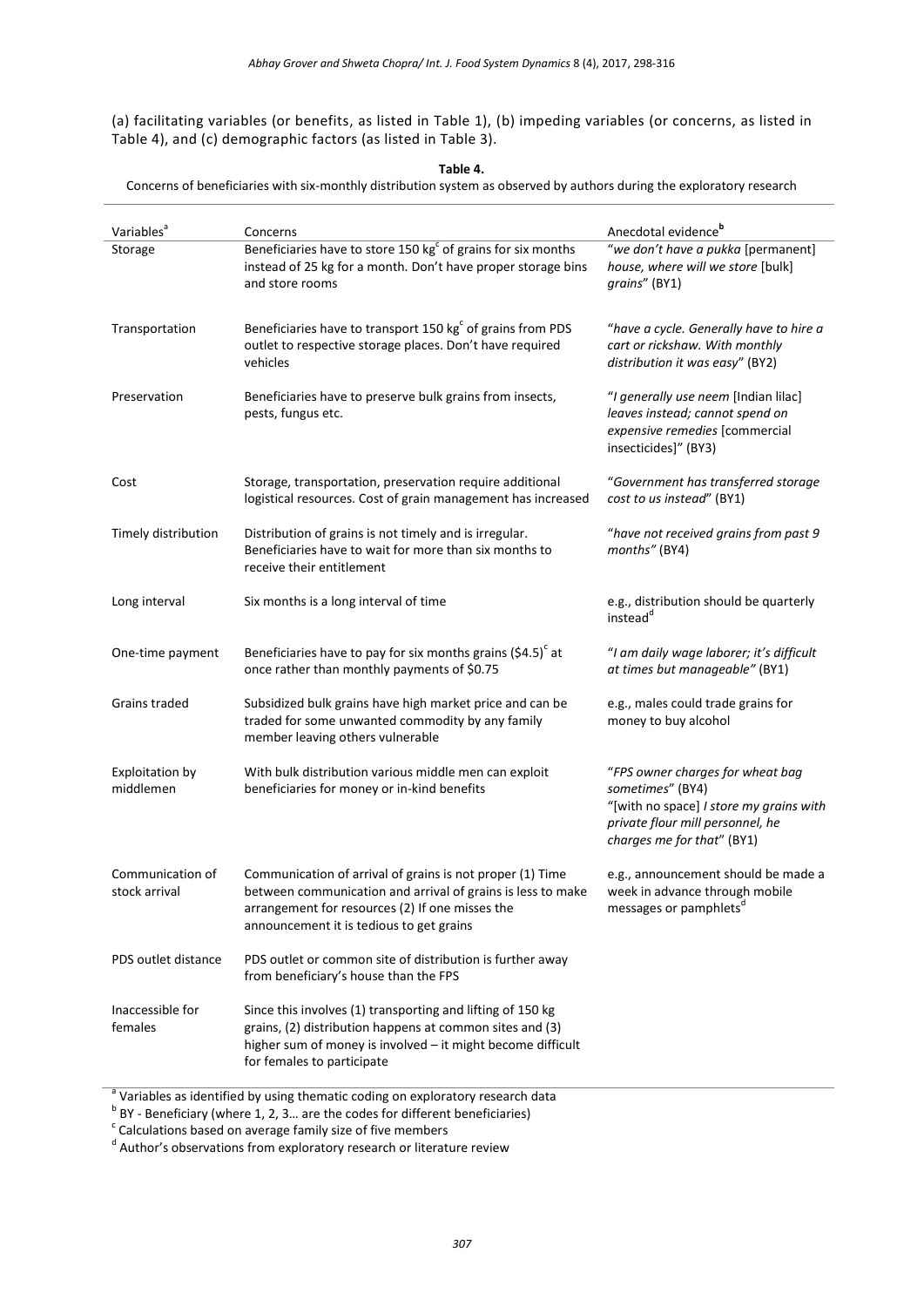## **3 Results**

As discussed earlier, three sets of regression were carried out. The whole model test was statistically significant at  $p = 0.05$  for all three models. Mc-Fadden's pseudo  $R^2$  values were between 0.2 and 0.4, indicating good fit and predictive ability for all models (Clark & Hosking, 1986; Domencich & McFadden, 1975). The lack–of-fit test was not significant for facilitating and impeding models but was significant for the model containing demographic variables, indicating the need for interaction terms. Two-way interaction terms were added to the model for goodness of fit (Hosmer & Lemeshow, 2000). Overall results provided adequate support for reliability, predictive power, and goodness of fit for all three models.

After a step-wise selection procedure was applied on all facilitating variables listed in Table 1, only important variables were retained on the basis of significance. Refer to Table 5 for the list of variables included in the model. Out of these, only the variables "hassle" and "leakages" were significant at  $p =$ 0.01. The significant explanatory variable hassle had a coefficient estimate of 0.81 and exponent value of 2.24. This suggests that, if all other explanatory variables held constant, the odds of preferring sixmonthly system when the beneficiaries perceived that hassle had decreased with the system was 2.24 times or 124 percent of the odds of preferring the six-monthly system when they perceived that hassle had not decreased. The other variable, leakages, was interpreted in the same way. These results suggest that hassle and leakages significantly affected beneficiaries' preference for the six-monthly system, and as the perception of these variables decreased in the system, beneficiaries were more likely to prefer the six-monthly system.

| Variables                                     | Estimate | Exponents | Standard error | Chi-square | Prob>chisq     |
|-----------------------------------------------|----------|-----------|----------------|------------|----------------|
| Quantity                                      | 0.07     | 1.08      | 0.29           | 0.07       | 0.80           |
| Quality                                       | 0.24     | 1.27      | 0.28           | 0.72       | 0.40           |
| Hassle                                        | 0.81     | 2.24      | 0.30           | 7.31       | $0.007***$     |
| Independence to<br>manage grains <sup>b</sup> | 0.59     | 1.81      | 0.43           | 1.93       | 0.17           |
| Delivery<br>mechanism                         | 0.09     | 1.09      | 0.22           | 0.16       | 0.70           |
| Leakages                                      | 1.10     | 2.99      | 0.28           | 15.19      | $< 0.0001$ *** |
| <b>PDS</b><br>performance                     | 0.08     | 1.08      | 0.27           | 0.77       | 0.77           |
| FPS dependence <sup>b</sup>                   | $-0.30$  | 0.78      | 0.55           | 0.21       | 0.65           |
| Intercept                                     | $-0.13$  | 0.88      | 0.41           |            | 0.75           |
| McFadden's<br>pseudo $R^2$                    | 0.22     |           |                |            |                |

**Table 5.** Facilitating factors regressed on the preference of beneficiary for six-monthly distribution system<sup>a</sup> (N = 160)

*Note:* Whole model test: –log likelihood difference = 23.00, chi square = 46.00, prob>chisq < 0.0001; lack of fit (–log likelihood difference = 23.92, chi-square = 47.83, prob>chisq 0.09.

**a** Preference for six-monthly system = 1 if respondents preferred the six-monthly distribution system over the monthly system, otherwise = 0; hassle = 1 if the six-monthly system was less bothersome as compared to regular monthly visits, otherwise = 0; leakages = 1 if respondents believed that leakages had decreased with the six-monthly system as compared with monthly system, otherwise = 0.

**<sup>b</sup>**As per definition, consumer empowerment (Table 1) was further categorized into two variables: (a) independence to manage grains and (b) FPS dependence.

\*\*\* *p* = .01.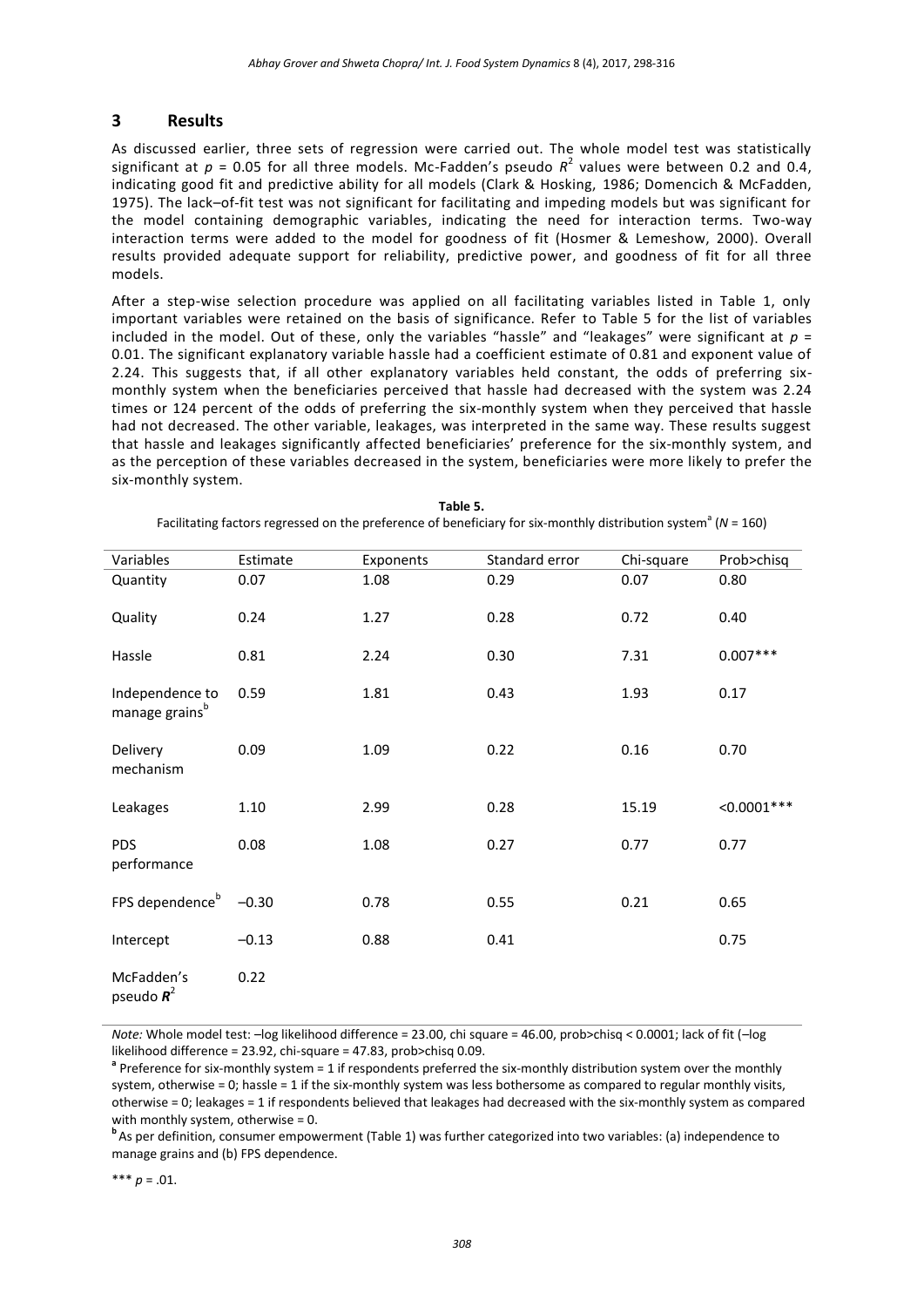Similarly, a step-wise selection procedure was applied on all the impeding variables listed in Table 4. All variables included in the model are listed in Table 6. All the variables, except for "timely distribution" and "PDS outlet distance," were significant at  $p = 0.05$ . The significant explanatory variable "storage" had a coefficient estimate of 0.80 and an exponent of 2.23, which suggests that, if all other explanatory variables held constant, the odds of preferring the six-monthly system when the beneficiaries perceived that storage was not a challenge was 2.314 times or 131.4 percent of the odds of preferring the system when they perceived that storage was a challenge. The other significant variables were interpreted in a similar way. These results suggest that if beneficiaries perceived that "storage" and "one-time payment" were challenges, they were less likely to prefer the six-monthly system. Similarly, if they believed that six months is a long time interval between grain distributions, that in the six-monthly system bulk grains are more likely to be traded by their family members, that they are more vulnerable to getting exploited by middlemen, or that communication of stock arrival is not proper, they were less likely to prefer the sixmonthly system. These factors significantly impacted beneficiaries' preference for the six-monthly system.

| Variables                                 | Estimate | Exponents | Standard error | Chi-square | Prob>chiSq |
|-------------------------------------------|----------|-----------|----------------|------------|------------|
| Storage                                   | 0.80     | 2.23      | 0.31           | 6.68       | $0.010***$ |
| Timely distribution                       | 0.32     | 1.37      | 0.27           | 1.36       | 0.24       |
| Long interval                             | 0.88     | 2.42      | 0.43           | 4.33       | $0.037**$  |
| One-time payment                          | 0.37     | 1.45      | 0.18           | 4.37       | $0.037**$  |
| Grains traded <sup>b</sup>                | 1.07     | 2.91      | 0.40           | 7.08       | $0.008***$ |
| Exploitation by<br>middlemen <sup>b</sup> | 1.09     | 2.97      | 0.35           | 9.87       | $0.002***$ |
| PDS outlet distance                       | 0.62     | 1.85      | 0.45           | 1.84       | 0.17       |
| Communication of<br>stock arrival         | 0.59     | 1.80      | 0.19           | 9.94       | $0.002***$ |
| Intercept                                 | $-1.70$  | 0.18      | 0.57           |            | $0.003***$ |
| McFadden's<br>pseudo $\boldsymbol{R}^2$   | 0.23     |           |                |            |            |

**Table 6.** Impeding factors regressed on the preference of beneficiary for the six-monthly distribution system <sup>a</sup> (N = 195)

*Note:* Whole model test: –log likelihood difference = 30.85, chi-square = 61.69, prob>chisq < 0.0001; lack of fit: –log likelihood difference = 26.00, chi-square = 52.00, prob>chisq < 0.065.

<sup>a</sup> Preference for six-monthly system = 1 if respondents preferred the six-monthly distribution system over the monthly system, otherwise = 0; storage = 1 if respondents believed that storage of bulk grains in the six-monthly system was not a challenge, otherwise = 0; long interval = 1 if respondents believed that six months was not a long time interval for grain distribution, otherwise = 0; one-time payment = 1 if respondents believed that a one-time payment during the six-monthly system was not a challenge, otherwise = 0; grain traded = 1 if respondents believed that bulk grains would not get traded by him/her or any member of his/her family, otherwise = 0; exploitation by middlemen = 1 if respondents believed that with six-monthly distribution system they didn't fear exploitation by middle men, otherwise = 0; Communication of stock arrival = 1 if respondents believed that communication regarding arrival of grains was proper with six-monthly system, otherwise = 0.

**b** Based on language of the question and beneficiary response these variables were reverse coded to fit the model \*\* *p =* .05, \*\*\**p* = .01.

Furthermore, a step-wise selection procedure was also performed on all demographic variables, as listed in Table 3. All variables included in the model are listed in Table 7. Test statistics from the regression run on suggested variables indicated the need for two-way interaction terms. The gender, area, and employment variables were significant at *p* = 0.05. The significant explanatory variable gender had a coefficient estimate of –0.53 and an exponent of 0.59, which suggests that if all other explanatory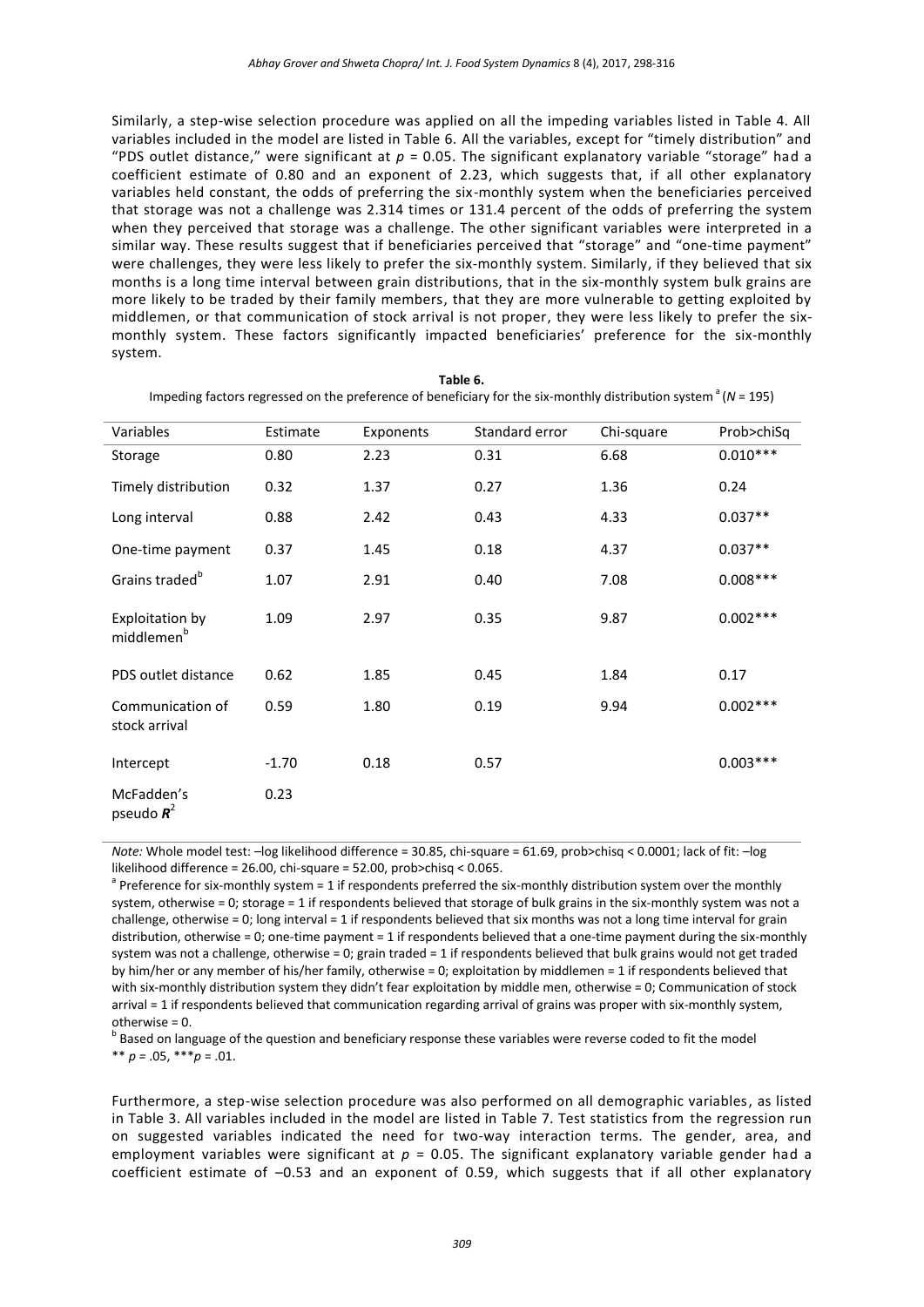variables held constant, the odds of preferring the six-monthly system decreased by 41.2 percent between males and females, or with all other explanatory variables held constant, the odds of females choosing the six-monthly program were 0.59 times the odds of males of choosing the six-monthly program. The other significant variables of area and employment were interpreted in a similar way. These results suggest that females, beneficiaries from rural areas, and housewives are less likely to prefer the six-monthly system as compared to males, beneficiaries from urban areas, and beneficiaries employed as casual labors, respectively. Therefore gender, area, and employment significantly impact beneficiaries' preference for the six-monthly system.

| Variables                                            | Estimate | Exponents | Standard error | Chi-square | Prob>chiSq  |
|------------------------------------------------------|----------|-----------|----------------|------------|-------------|
| Age                                                  | 0.00     | 1.00      | 0.03           | 0.00       | 0.94        |
| Gender[Female] <sup>a</sup>                          | $-0.53$  | 0.59      | 0.24           | 5.02       | $0.03**$    |
| Area[Rural] <sup>a</sup>                             | $-3.51$  | 0.03      | 0.96           | 13.32      | $0.0003***$ |
| Head of Family[Female] <sup>a</sup>                  | 0.16     | 1.18      | 0.33           | 0.25       | 0.62        |
| <b>SLI</b>                                           | $-0.38$  | 0.68      | 0.20           | 3.72       | 0.05        |
| Experience with six-monthly<br>system                | 0.04     | 1.04      | 0.03           | 1.52       | 0.22        |
| Education                                            | 0.11     | 1.11      | 0.08           | 1.88       | 0.17        |
| Employment [Casual labor] <sup>a, b</sup>            | 0.88     | 2.41      | 0.34           | 6.82       | $0.009***$  |
| Age*Area[Rural]                                      | $-0.04$  | 0.96      | 0.03           | 2.55       | 0.11        |
| Gender[Female]*SLI                                   | $-0.21$  | 0.81      | 0.13           | 2.55       | 0.11        |
| Gender[Female]*experience<br>with six-monthly system | 0.05     | 1.05      | 0.03           | 2.3        | 0.13        |
| Gender[Female]*education <sup>c</sup>                | $-0.10$  | 0.90      | 0.03           | 8.92       | $0.003***$  |
| Area[Rural]*SLI                                      | 0.38     | 1.45      | 0.21           | 3.19       | 0.07        |
| Area[Rural]*education <sup>c</sup>                   | $-0.22$  | 0.80      | 0.08           | 8.01       | $0.005***$  |
| Head of<br>Family[Female]*employment                 | 0.55     | 1.73      | 0.33           | 2.76       | 0.10        |
| Intercept                                            | 3.73     |           | 1.62           | 5.27       | $0.02**$    |
| McFadden's pseudo $R^2$                              | 0.25     |           |                |            |             |

**Table 7.** Demographic factors regressed on the preference of beneficiary for six-monthly distribution system (*N* = 271)

*Note:* Whole model test: –log likelihood difference = 45.91, chi-square = 91.82, prob>chisq < 0.0001; lack of fit: –log likelihood difference = 130.35, chi-square = 260.70, prob>chisq < 0.23).

<sup>a</sup> Categorical variables with base category in brackets.

**b** Employment was categorized into casual labor and housewives; data for self-employed were either excluded or included case by case within the two categories.

 $c$ Significant interactions, e.g., gender[Female]  $*$  education suggests that the slope for males and females are significantly different from each other given years of schooling vs. log odds of success. To make any interpretation for interaction terms we needed to account for individual variables as well. Different significance tests can be performed, but this is beyond the scope of this paper.

\*\* *p = .*05, \*\*\**p* = .01.

To further evaluate the performance of six-monthly system, the authors analyzed all the significant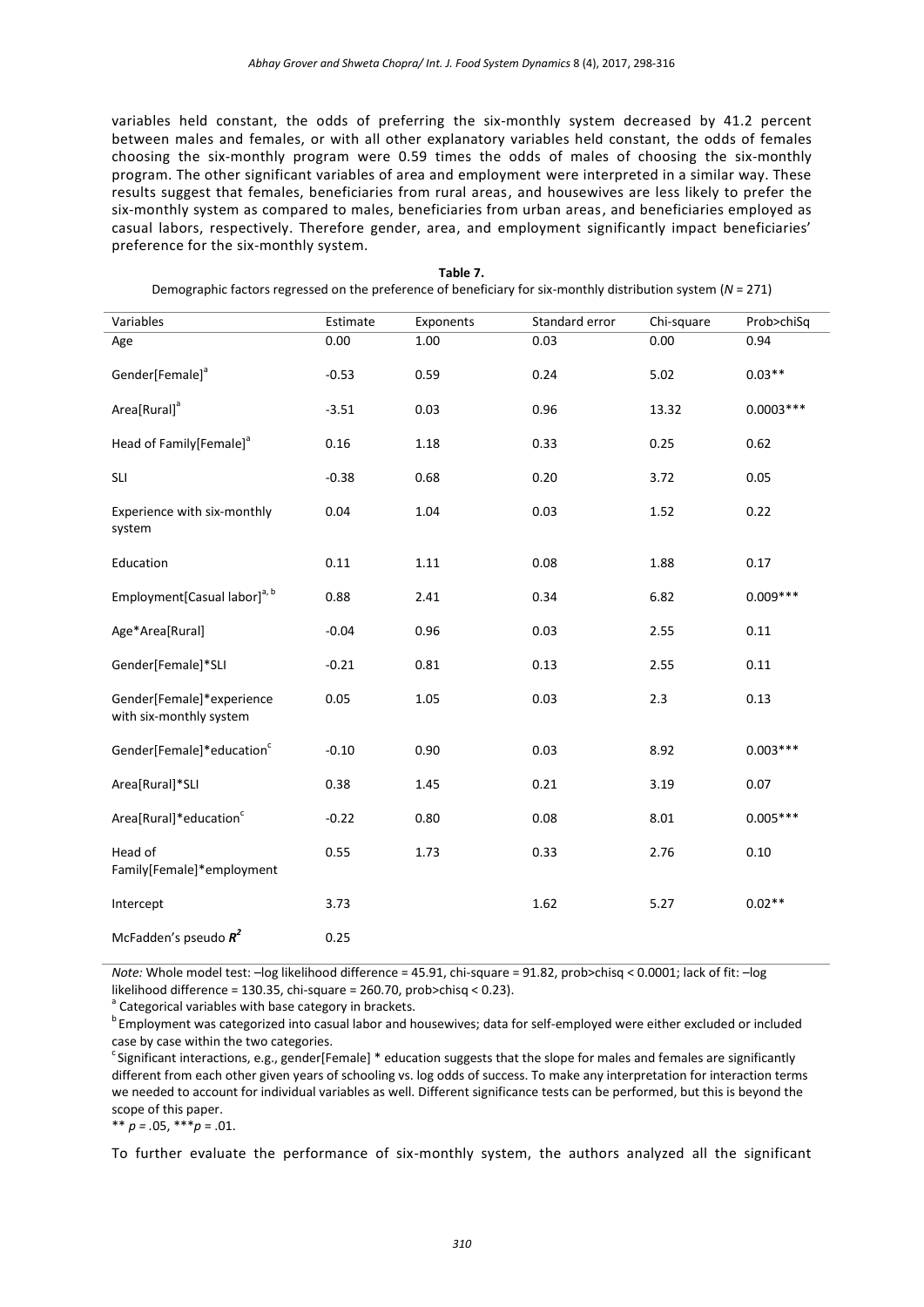variables identified above using a one-sample Wilcoxon signed rank test<sup>7</sup> (refer to Table 8) (Robbins, 2010). The distribution of all individual responses on a Likert-type scale ranging from –3 to +3 for a single variable was tested around zero. The results indicated that beneficiaries perceived that hassle and leakages decreased with the introduction of the six-monthly system. They believed that the variables of storage of bulk grains, grains being traded by family members, exploitation by middlemen, and communication were not concerns with the six-monthly system. But they also believed that six months is a "long interval" of time between grain distributions and that a "one-time payment" was a challenge for them. Furthermore, there was insufficient evidence to conclude whether the beneficiaries preferred either a one- or six-monthly system over the other.

**Table 8.**

| Distribution of individual significant variables around zero on a Likert-type scale ranging from -3 to +3 |                |           |                      |                |  |  |  |
|-----------------------------------------------------------------------------------------------------------|----------------|-----------|----------------------|----------------|--|--|--|
| Variables                                                                                                 | Estimated mean | Standard  | Wilcoxon signed rank | Prob           |  |  |  |
|                                                                                                           |                | deviation | test statistic       |                |  |  |  |
| Hassle                                                                                                    | 1.26           | 1.18      | 17554.50             | $< 0.0001***$  |  |  |  |
| Leakages                                                                                                  | 0.32           | 1.27      | 6621.00              | $< 0.0001$ *** |  |  |  |
| Storage                                                                                                   | $-0.80$        | 1.65      | $-11561.00$          | $< 0.0001***$  |  |  |  |
| Long interval                                                                                             | 1.29           | 1.68      | 17707.00             | $< 0.0001$ *** |  |  |  |
| One-time payment                                                                                          | 0.35           | 0.68      | 3981.50              | $< 0.0030***$  |  |  |  |
| Grains traded                                                                                             | $-1.40$        | 1.30      | $-17320.00$          | $< 0.0001***$  |  |  |  |
| Exploitation by<br>middlemen                                                                              | $-1.08$        | 1.48      | $-15338.0$           | $< 0.0001$ *** |  |  |  |
| Communication of<br>stock arrival                                                                         | $-0.95$        | 1.53      | $-13890.0$           | $< 0.0001$ *** |  |  |  |
| Preference for six-<br>monthly system                                                                     | 0.25           | 1.91      | 2103.50              | 0.07           |  |  |  |

\*\*\**p* = .01.

<u>.</u>

## **4 Discussion**

Our findings suggest that of all the benefits claimed by the state government and policymakers (refer Table 1), beneficiaries' preference for the six-monthly system is strongly influenced by decreased hassle and decreased leakages in the system. These two facilitating factors identified in this study are consistent with the observations of Gaikwad (2010), Kumar (2015), and Puri (2014). The statistical significance of hassle variable strongly indicates that going to FPS on a monthly basis is not convenient for beneficiaries and that they prefer procuring their grains at longer time intervals. This might also suggest that beneficiaries do not enjoy their service experience with PDS and its stakeholders. About 53 percent of the beneficiaries reported spending more than two hours to procure their grains and about 48 percent reported being hourly employees or casual laborers, which might have made it more difficult to engage with the system frequently and might have affected their perception of service quality. Therefore, distribution at a longer interval, such as six months, would result in increased consumer satisfaction, as it would save consumers a lot of otherwise productive time, allowing them to better concentrate on their employment or other welfare activities (Gaikwad, 2010; Kumar, 2015). Moreover, because public services function as monopolies, policymakers tend to ignore the importance of customer satisfaction in policy implementation (Andreassen, 1994). Our findings suggest that beneficiaries are rational consumers with preferences, expectations, and constraints, and they often make informed choices to maximize utility

 $7$ This is a nonparametric test used for an individual samples when the data are not normally distributed (Robbins, 2010). The null hypothesis is that the distribution is centered around zero on a Likert-type scale, whereas the alternate hypothesis is otherwise.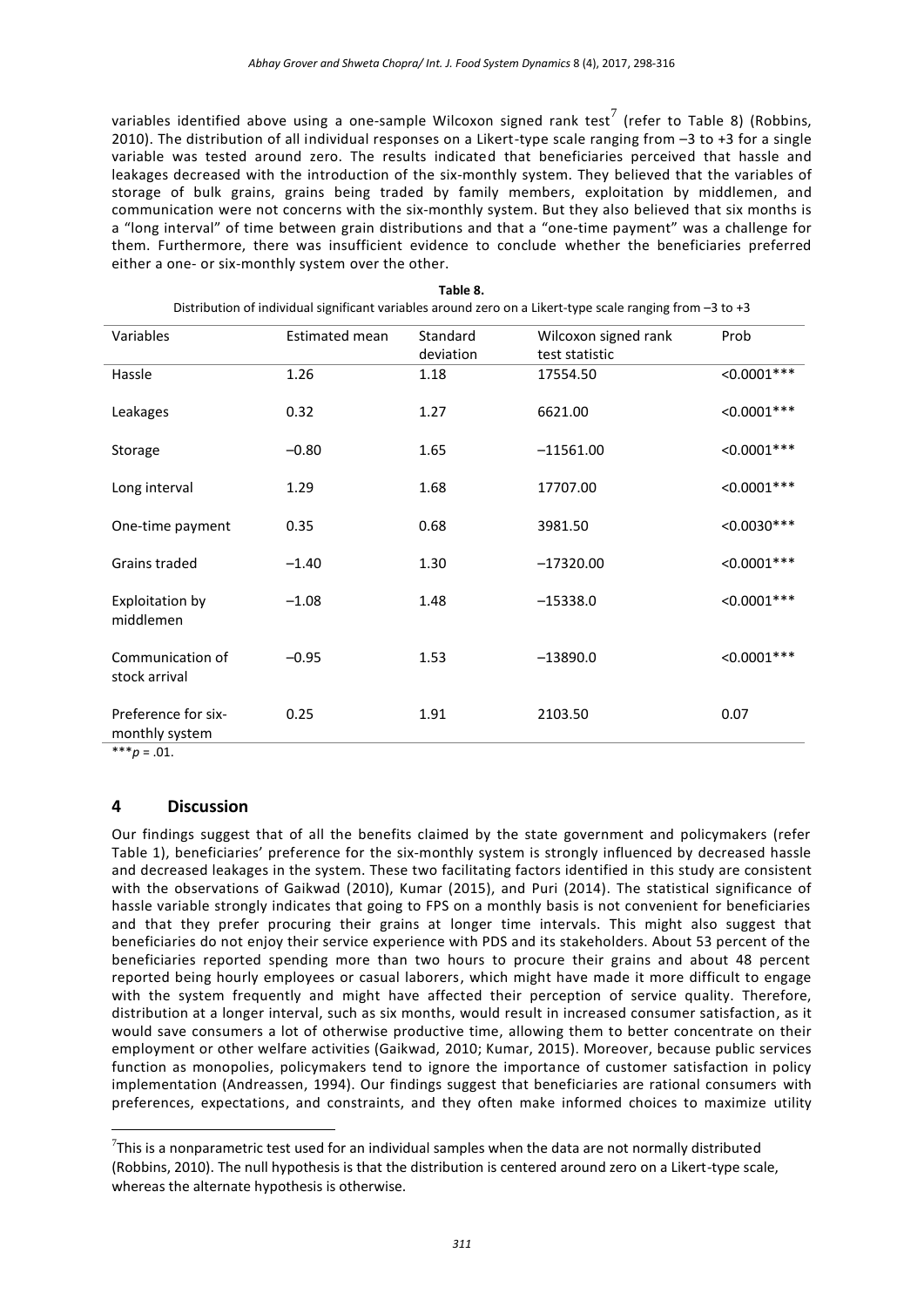from the system. Their choice to productively participate in the system can make such policy initiatives very successful. Thus, a significant policy implication of the research findings is to integrate consumer satisfaction as an important performance indicator for such developmental policies.

Likewise, the current framework of the six-monthly distribution system increases the transparency within the system with the improved community distribution mechanism. Delivery of grains takes place at common sites such as local temples or playgrounds. So instead of interacting on an individual basis with FPS representatives, beneficiaries receive grains in front of other beneficiaries under direct supervision of food inspectors. Gaikwad (2010) suggested that this would decrease organized black marketing by middlemen, as the system would have increased monitoring by the government and beneficiaries. The decrease of leakages would have a direct positive impact on the quantity of grains being delivered to beneficiaries, improving their consumption pattern as well (Kishore & Chakrabarti, 2015; Rahman, 2016). So, our findings suggest that a perception of a decrease in leakages in the system translates into beneficiaries having more trust in the six-monthly distribution system; thus, beneficiaries' preference for the policy greatly depends on their perception about the improvement in the system's efficiency (Ramaswami & Balakrishnan, 2002). Furthermore, the trust established can increase beneficiaries' willingness to accept the changes proposed by the new scheme and become a part of its successful implementation. Therefore, "trust in the system" should also be used as an important performance indicator for developmental policies in general.

Our research also identified that the variables of storage, interval of grain distribution, one-time payment, grains trade, exploitation by middlemen, and time between the communication and actual distribution of grains significantly influenced beneficiaries' preference for the six-monthly distribution system. Though beneficiaries strongly suggested that storage was not a concern, it could significantly impact their preferences, which contradicts Gaikwad's (2010) observations. Our results suggest that if beneficiaries believe that storage is a concern, they are less likely to adopt the six-monthly distribution system; in fact, 60 percent of beneficiaries stay in temporary or make-shift houses, so storing additional grains is a challenge for them. Further, Nayar (2015) and Sharma and Chandrasekhar (2016) suggested that beneficiaries either remain on the move or frequently migrate in search of stable jobs, which makes handling storage for six months impractical. Additionally, all the beneficiaries were earning less than \$896 per annum, and proper storage of bulk grains requires new infrastructural investments such as bins, bags, or silos.

In terms of grain distribution interval, if the beneficiaries perceived that six months was a long interval of time, they were less likely to adopt the system. Our findings suggest that beneficiaries strongly believed that six months is a long interval of time for grain distribution, even more so because, on most occasions, the beneficiaries reported receiving grains after eight or nine months instead of six months. Moreover, about 82 percent of the households reported consuming their six-month entitlement in less than four months, leaving them with no food. Therefore, most of them believed that a longer interval would lead to an even greater gap between distributions, leaving them more vulnerable. At the same time, they did not want to engage with the system as frequently as on a monthly basis. Thus, if the system could efficiently deliver grains to them on a fixed pre-determined date on a six-monthly basis, most of beneficiaries might not have been as apprehensive about the distribution interval. Delivering as committed would increase customer trust and satisfaction with the system.

One-time payment is a critical factor because most of the beneficiaries were earning less than \$2.50 per day. During the monthly system, payment for grains was distributed equally over 12 months, but with the six-monthly system, beneficiaries have to pay for six months at one time. More so, about 65 percent of beneficiaries reported having no formal education, which can make planning finances a challenge. Another related factor is the amount of time between communication of the arrival and actual distribution of grains. There is no fixed date of distribution, and the communication about distribution is received about 12 hours before the actual arrival of grains. About one third of respondents reported dissatisfaction with the time frame and found it difficult to arrange for money and other resources for procurement. Hence, the uncertainty in the grain distribution drastically impacted beneficiaries' preference. Also, beneficiaries believed that grain trade by family members and exploitation by middlemen were not a concern for them in the present system. However, they also believed that if this were to happen it would strongly influence their preference for the system.

Furthermore, our research identified several demographic factors, such as gender, area, and employment that significantly impacted beneficiaries' preference for the six-monthly system. Several researchers, such as Abebe et al. (2013) and Khera (2014), have identified similar demographic factors influencing policy adoption under different scenarios. Our findings suggest that females are less likely to prefer the sixmonthly system as compared to male household members. Moreover, when the pattern of household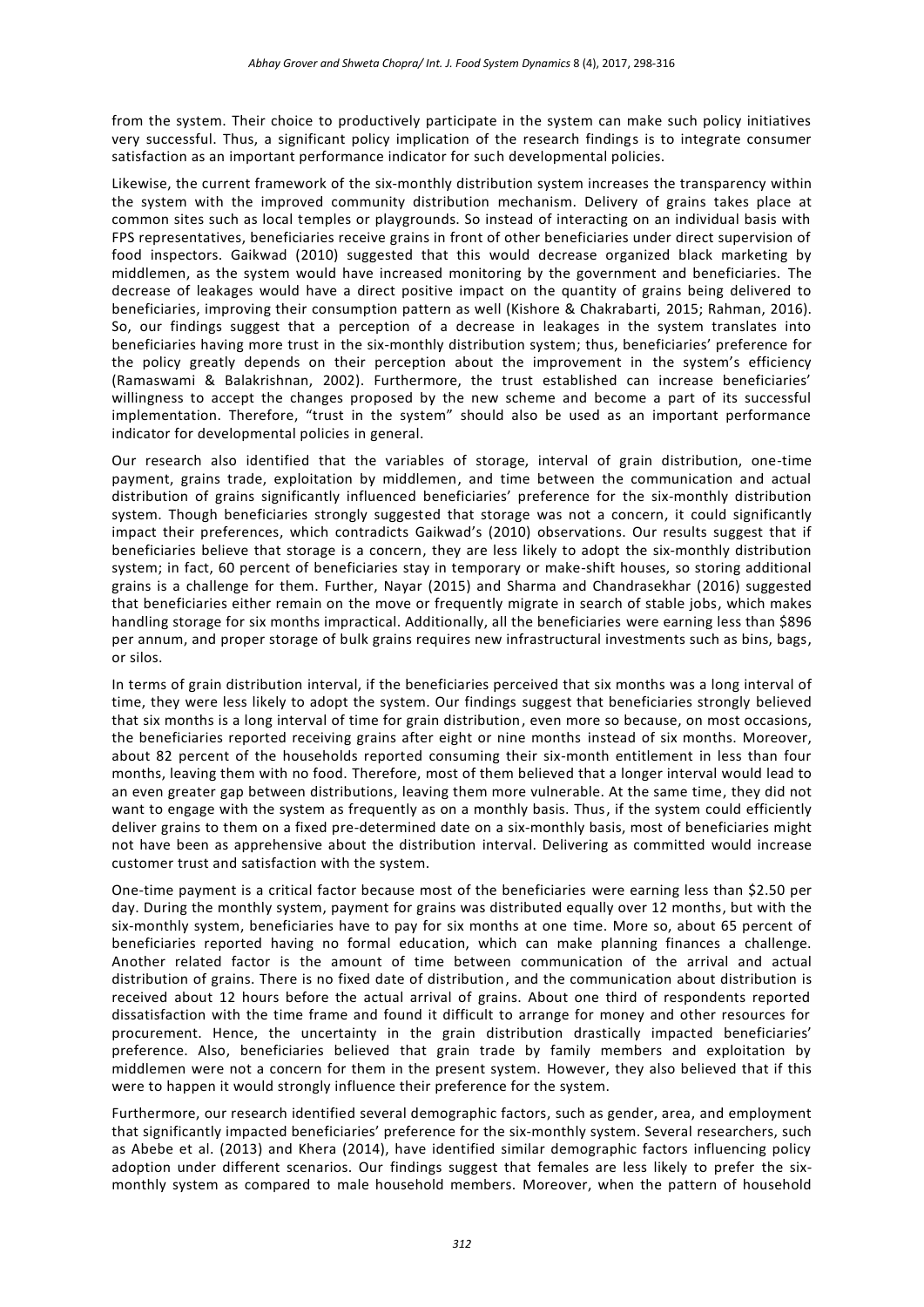members participating in PDS prior to the six-monthly system was compared with the existing scenario it was found that the female engagement had decreased by about 54 percent. This may be because about 40 percent of the female respondents were housewives, who traditionally do not contribute directly toward household income (Rao, 2006); therefore, the six-monthly system decreases their overall control in planning for household food security and with less financial independence, it might be more convenient for them to procure the grains on a monthly basis. Additionally, 65 percent of female respondents had no formal education, which may make understanding and adopting the new system a challenge.

Contrary to Gaikwad's (2010) study, our results suggest that beneficiaries in rural areas are less likely to adopt the six-monthly system as compared to urban beneficiaries. Because Gaikwad's (2010) study was based in Maharashtra, where villages are not accessible by road and the average distance to market is 9– 12 miles, the six-monthly system is more favorable for beneficiaries. However, the average distance to market in rural Punjab is 0.89 miles, indicating that access to the market is more convenient. The logistical resources, such as transportation, in urban areas are more costly than in rural areas. Moreover, employment patterns such as organized labor are different in urban as compared to rural areas (Sharma & Chandrasekhar, 2016). Our results suggest that employment in general affects beneficiaries' preference for the six-monthly system. Casual laborer or daily wage workers are more likely to prefer the six-monthly system as compared to beneficiaries who are not employed. The respondents with no employment are mostly housewives, as discussed before.

### *Study limitations and future work*

We caution against generalizing the findings beyond the sites studied because of the substantial differences likely to exist between sites within Punjab and in other Indian states and beyond. This research was focused on just one aspect of the new atta-daal (wheat-pulses) scheme. The impacts of digitization of identification cards and of females being declared as the head of family still need further investigation. A survey of policymakers, FPS owners, FCI officials, and commission agents can add breadth to the research. Moreover, the data were collected after 18 months of the implementation of the policy (from July 2015 to August 2016). With new policy adoption, the initial few years are the "infant" or early acceptance stage during which the beneficiaries experience several "teething" issues.

Future work on this research may include an increased sample size spread across several districts. The effects of the identified factors (demographic, facilitating, impeding) need to be further studied to better understand the mechanism and the underlying reasons for them. Structure equation modelling and factor analysis may be used for understanding individual factors and the degree of influence of each variable. A techno-economic analysis of the six-monthly supply chain may yield a cost–benefit ratio and help better understand policy implementation. This would be critical to weighing the sustainability of the policy in the long term.

## **5 Policy Implications and Conclusion**

This research identified facilitating, impeding, and demographic factors that affect beneficiaries' preference for the six-monthly distribution system and also evaluated performance of the new system based on these identified factors. Further, we provided policy implications relative to the state and district under consideration. Findings of this research will be significant for other districts and states that run similar public food distribution systems.

Some of the important policy implications limited to the district under consideration and the state of Punjab are that (a) such interventions should not undermine the status of beneficiaries as rational consumers, and policymakers should realize the importance of consumer satisfaction in successful implementation of similar developmental policies; (2) beneficiaries' trust in the system defines their willingness to accept the policy interventions and participate to make it successful; delivering on commitments by the administration can help strengthen beneficiaries' trust in the system; and (3) communication with beneficiaries and other stakeholders regarding new developments is critical for policy's success; ambiguity and uncertainty due to lack of transparency can be detrimental to such policy interventions (Schiefer & Deiters, 2015).

Specifically for the six-monthly distribution system in the district of Ludhiana, it is recommended that (a) beneficiary trust and satisfaction should be made key policy performance indicators; (b) the government should provide logistical support to beneficiaries in form of bins or hermetic storages such as PICS (Purdue improved cowpea storage) bags for storing six-month entitlements; (c) the option of a cash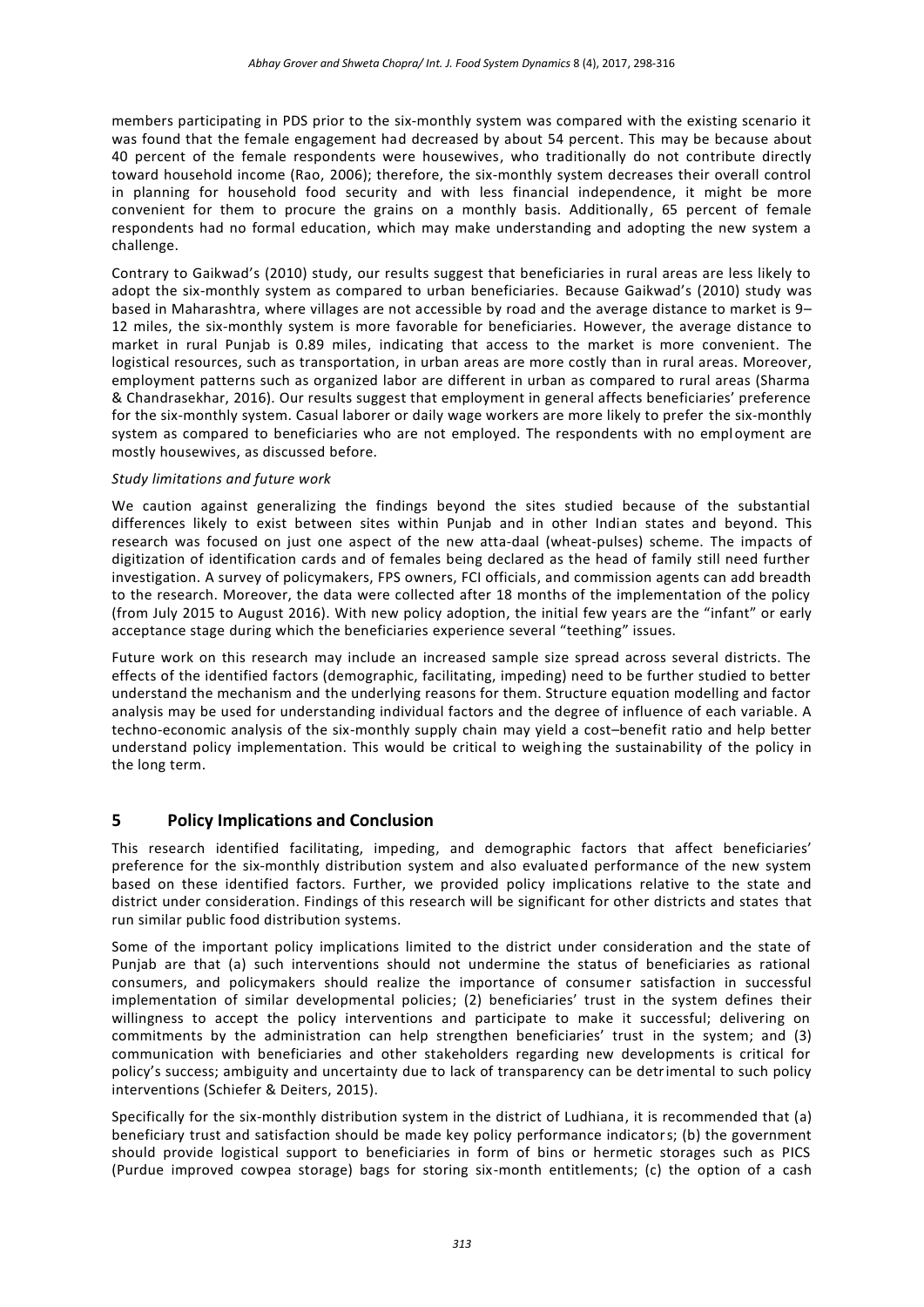advance for monetary resilience of beneficiaries via FPS would be very useful; (d) because promoting females as head of the families is one of the primary objective of new atta-daal (wheat-pulses) scheme under NFSA 2013, gender-based incentives for females can increase their engagement with the system; (e) distribution of grains should happen on fixed pre-determined dates communicated well in advance; the state should make every effort to deliver grains on time; and (f) finally, this scheme should be implemented with an option to revert back to a monthly distribution system when desired by beneficiaries, and this should be clearly communicated to them.

#### **References**

- Abebe, G. K., Bijman, J., Kemp, R., Omta, O., and Tsegaye, A. (2013). Contract farming configuration: Smallholders' preferences for contract design attributes. *Food Policy*, **40**: 14 – 24.
- Agresti, A. (2007). An introduction to categorical data analysis. New Jersey, NJ: John Wiley & Sons, Inc.
- Andreassen, W. T. (1994). Satisfaction, loyalty and reputation as indicators of customer orientation in the public sector. *International Journal of Public Sector Management*, **7**: 16 – 34.
- Balani, S. (2013). Functioning of the Public Distribution System, an analytical report. PRS Legislative Research. Retrieved January 21, 2017, from <http://www.prsindia.org/administrator/uploads/general/1388728622~~TPDS%20Thematic%20Note.pdf>
- Chopra, S. (2014). Topics in food security: measuring performance and technology adoption in the public distribution system supply chain of Chhattisgarh, India (Doctoral dissertation). Retrieved from Purdue library. [\(AAI3668781\)](http://docs.lib.purdue.edu/dissertations/AAI3668781)
- Clark, W. A., Hosking, P. L. (1986). Statistical Methods for Geographers. New York: Wiley.
- Creswell, J. W. (2009). Research design: Qualitative, quantitative, and mixed methods approaches. Sage.
- Dept. of Food Civil Supplies & Consumer Affairs. (2014a). Eligibility Criteria. Government of Punjab. Retrieved January 21, 2017, fro[m http://foodsuppb.nic.in/files/FSAct/Eligibility%20criteria.pdf](http://foodsuppb.nic.in/files/FSAct/Eligibility%20criteria.pdf)
- Dept. of Food Civil Supplies & Consumer Affairs. (2014b). New Atta Dal Scheme. Government of Punjab. Retrieved January 21, 2017, from<http://foodsuppb.nic.in/newattadal.html>
- Domencich, T. A., McFadden, D. (1975). Urban travel demand: Behavioral analysis. Amsterdam: North-Holland.
- Economic and Statistical Organization. (2013). Statistical Abstract of Punjab. Chandigarh, Punjab: Government of Punjab.
- Ekstrom, J. (n.d.). The phi-coefficient, the tetrachoric correlation coefficient, and the Pearson-yule debate. Retrieved January 21, 2017, from [The%20Phi-coefficient,%20the%20Tetr...d%20the%20Pearson-](https://www.researchgate.net/file.PostFileLoader.html?id=55411acfd2fd64fc648b45b0&assetKey=AS%3A273768193167361%401442282831648)[Yule%20Debate.pdf](https://www.researchgate.net/file.PostFileLoader.html?id=55411acfd2fd64fc648b45b0&assetKey=AS%3A273768193167361%401442282831648)
- FAO (2015). The state of food insecurity in the world. Retrieved January 21, 2017, from <http://www.fao.org/3/a-i4646e.pdf>
- Food Corporation of India. (2016). Procurement policy and system. Retrieved January 21, 2017, from <http://fci.gov.in/procurements.php?view=86>
- Gaikwad, S. (2010). Scheme for home delivery of food grains a successful experiment under public distribution system. Yashwantrao Chavan Academy of Development Administration, Best Practice Series One. Retrieved January 21, 2017, from [http://sheetalkachare.ucoz.com/Scheme\\_for\\_Home\\_Delivery\\_of\\_Foodgrains.pdf](http://sheetalkachare.ucoz.com/Scheme_for_Home_Delivery_of_Foodgrains.pdf)
- Greene, W. H., (2008). Econometric Analysis. Boston, MA: Pearson.
- Grover, A. K., Chopra, S., and Mosher, G. A. (2016). Food safety modernization act: A quality management approach to identify and prioritize factors affecting adoption of preventive controls among small food facilities. *Food Control*, **66**: 241 – 249.
- Hosmer, D. W., Lemeshow, S. (2000). Applied Logistic Regression. New York, NY: John Wiley & Sons, Inc.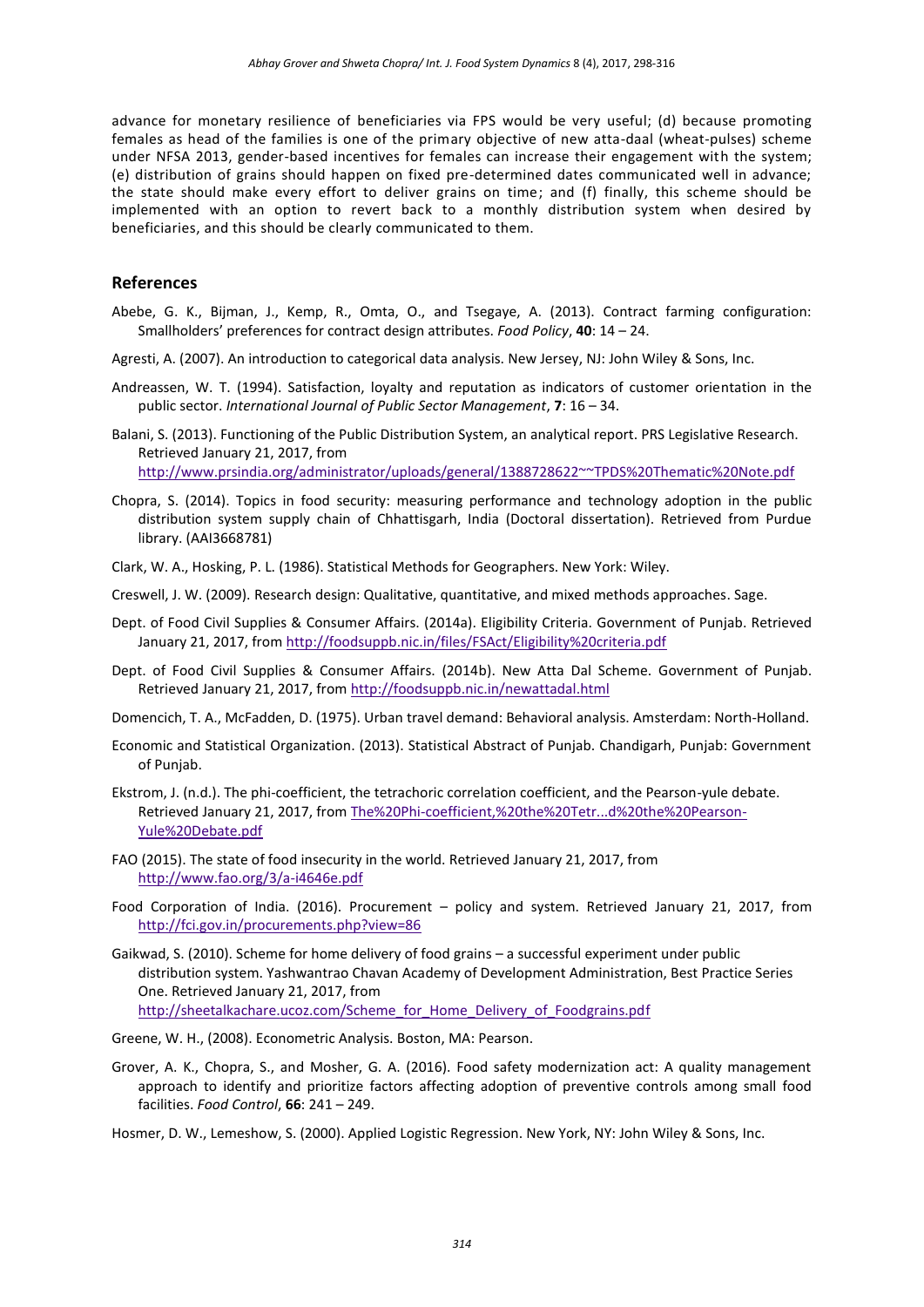- Jain, S. P., Polman, W. (2003). A handbook for trainers on participatory local development -The panchayati raj model in India. Food and Agriculture Organization. Retrieved January 21, 2017, from <ftp://ftp.fao.org/docrep/fao/006/ad346e/ad346e00.pdf>
- Kabir, H., Yegbemey, R. N., and Bauer, S. (2013). Factors determinant of biogas adoption in Bangladesh. *Renewable and Sustainable Energy Reviews*, **28**: 881 – 889.
- Khera, R. (2011). Trends in diversion of PDS grain. *Economic and Political Weekly*, **46**: 106 114.
- Khera, R. (2014). Cash vs. in-kind transfers: Indian data meets theory. *Food Policy*, **46**: 116 128.
- Kishore, A., Chakrabarti, S. (2015). Is more inclusive more effective? The 'New Style' public distribution system in India. *Food Policy*, **55**: 117 – 130.
- Kumar, S. (2015). Report of the high level committee on re-orienting the role and restructuring of Food Corporation of India. Government of India. Retrieved January 21, 2017, from [http://www.fci.gov.in/app2/webroot/upload/News/Report%20of%20the%20High%20Level%20Committe](http://www.fci.gov.in/app2/webroot/upload/News/Report%20of%20the%20High%20Level%20Committee%20on%20Reorienting%20the%20Role%20and%20Restructuring%20of%20FCI_English_1.pdf) [e%20on%20Reorienting%20the%20Role%20and%20Restructuring%20of%20FCI\\_English\\_1.pdf](http://www.fci.gov.in/app2/webroot/upload/News/Report%20of%20the%20High%20Level%20Committee%20on%20Reorienting%20the%20Role%20and%20Restructuring%20of%20FCI_English_1.pdf)
- Long, S.T., Freese, J. (2006). Regression model for categorical dependent variables using stata. College Station, Texas: A Stata Press Publication.
- Ministry of Consumer Affairs, Food & Public Distribution. (2011). Number of Ration Shops in the Country [Data file]. Government of India . Retrieved January 21, 2017, from <http://pib.nic.in/newsite/PrintRelease.aspx?relid=74180>
- Ministry of Consumer Affairs, Food & Public Distribution, Government of India. (2016). Targeted Public Distribution System. Retrieved January 21, 2017, fro[m http://dfpd.nic.in/public-distribution.htm](http://dfpd.nic.in/public-distribution.htm)
- Namara, R.E, Nagar, R. K., and Upadhyay. B., (2007). Economics, adoption determinants, and impacts of microirrigation technologies: empirical results from India. *Irrigation Science*, **25**: 283 – 297.
- Nayar, L. (2015, January 27). Five important questions on food security. Outlook. Retrieved January 21, 2017, fro[mhttp://www.outlookindia.com/website/story/five-important-questions-on-food-security/293207](http://www.outlookindia.com/website/story/five-important-questions-on-food-security/293207)
- Neuendorf, K. A. (2002). The Content Analysis Guidebook. Thousand Oak, CA: Sage.
- Puri, A. (2014, May 2). A grain of sense how Punjab is making the best use of the flawed public distribution system. The Indian Express. Retrieved January 21, 2017, from <http://indianexpress.com/article/opinion/columns/a-grain-of-sense/>
- Rahman, A. (2016). Universal food security program and nutritional intake: evidence from the hunger prone KBK districts in Odisha. *Food Policy*, **63**: 73 – 86.
- Rajan, P., Chopra, S., Somasekhar, A. K., and Laux, C. (2016). Designing for food security: portability and the expansion of user freedoms through theCOREPDS in Chhattisgarh, India. *Information Technologies and International Development*, **12**: 1 – 18.
- Ramaswami, B., Balakrishnan, P. (2002). Food prices and the efficiency of public intervention: the case of the public distribution system in India. *Food Policy*, **27**: 419 – 436.
- Rao, N. (2006). Land rights, gender equality and household food security: exploring the conceptual links in the case of India. *Food Policy*, **31**: 180 – 193.
- Robbins, B. H. (2010). Non parametric tests scholar series. Retrieved January 21, 2017, from <http://biostat.mc.vanderbilt.edu/wiki/pub/Main/AnesShortCourse/NonParametrics.pdf>
- Schiefer, G., Deiters, J. (2015). Moving towards sustainability in food chains: Dealing with costs and benefits. *International Journal of Food System Dynamics*, **6**: 50 – 61.
- Sharma, P. (2016, April 19). Punjab dug into central funds to bankroll atta-dal scheme. Hindustan Times. Retrieved January 21, 2017, fro[m http://www.hindustantimes.com/punjab/punjab-dug-into-central-funds](http://www.hindustantimes.com/punjab/punjab-dug-into-central-funds-to-bankroll-atta-dal-scheme/story-IumLMWW2hQcLb2mfxyEBwJ.html)[to-bankroll-atta-dal-scheme/story-IumLMWW2hQcLb2mfxyEBwJ.html](http://www.hindustantimes.com/punjab/punjab-dug-into-central-funds-to-bankroll-atta-dal-scheme/story-IumLMWW2hQcLb2mfxyEBwJ.html)
- Sharma, A., Chandrasekhar, S. (2016). Impact of commuting by workers on household dietary diversity in rural India. *Food Policy*, **59**: 34 – 43.